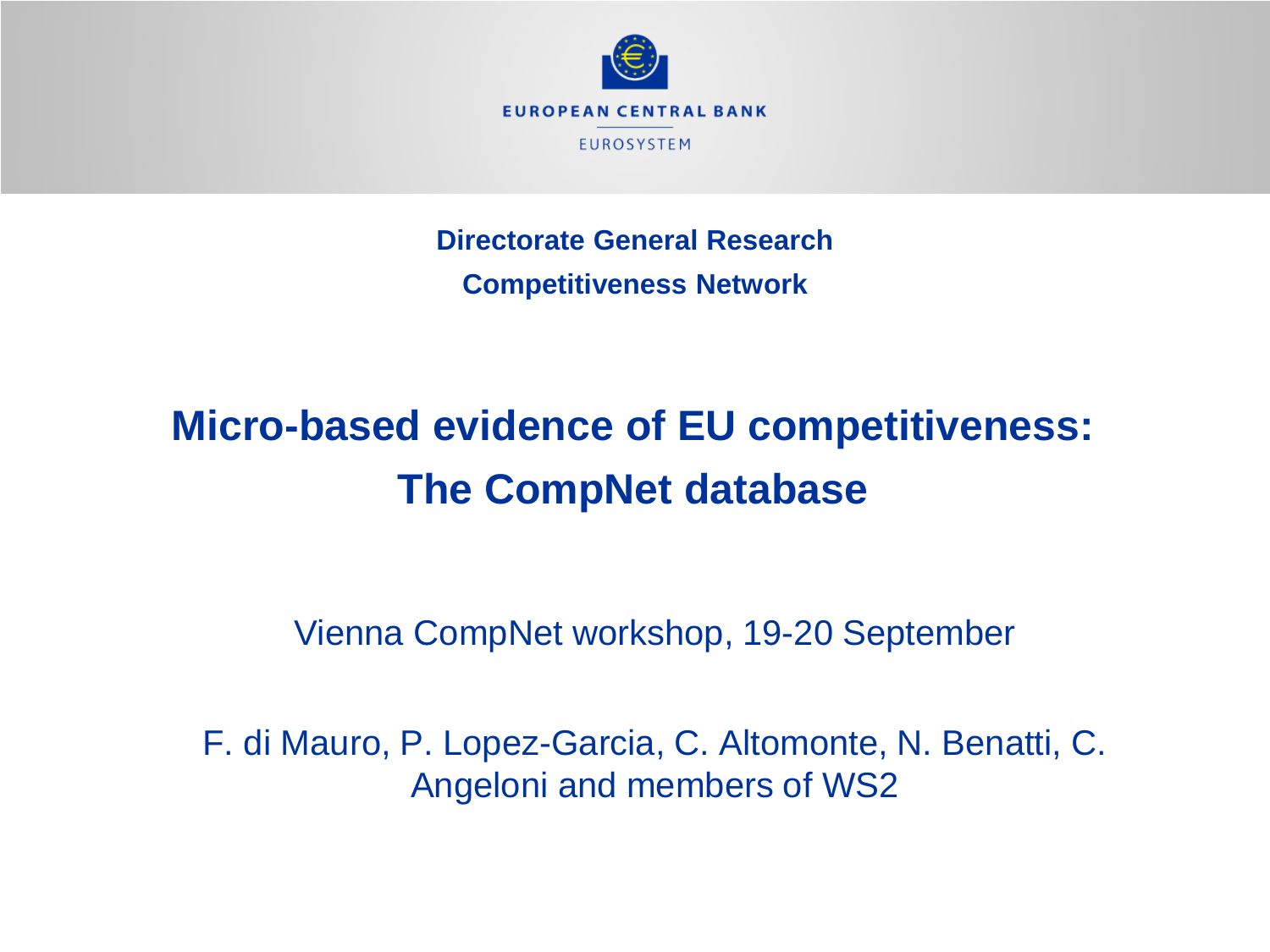#### **Objectives of this paper and findings**

#### • Provide a **first overview** of the dataset

#### **Objectives**

- **Show the potential** of the dataset by highlighting some preliminary but suggestive findings, which deserve further research efforts:
- **Firm heterogeneity** within sectors larger than across sectors, for all countries
- **Top productive firms relatively more homogeneous** (size) across countries; more churning within low productive firms
- As a result of this heterogeneity, **resource reallocation** important for overall productivity
- Reallocation has virtually **stopped** in all countries during the crisis
- Firm heterogeneity also matter for current account rebalancing

**Findings**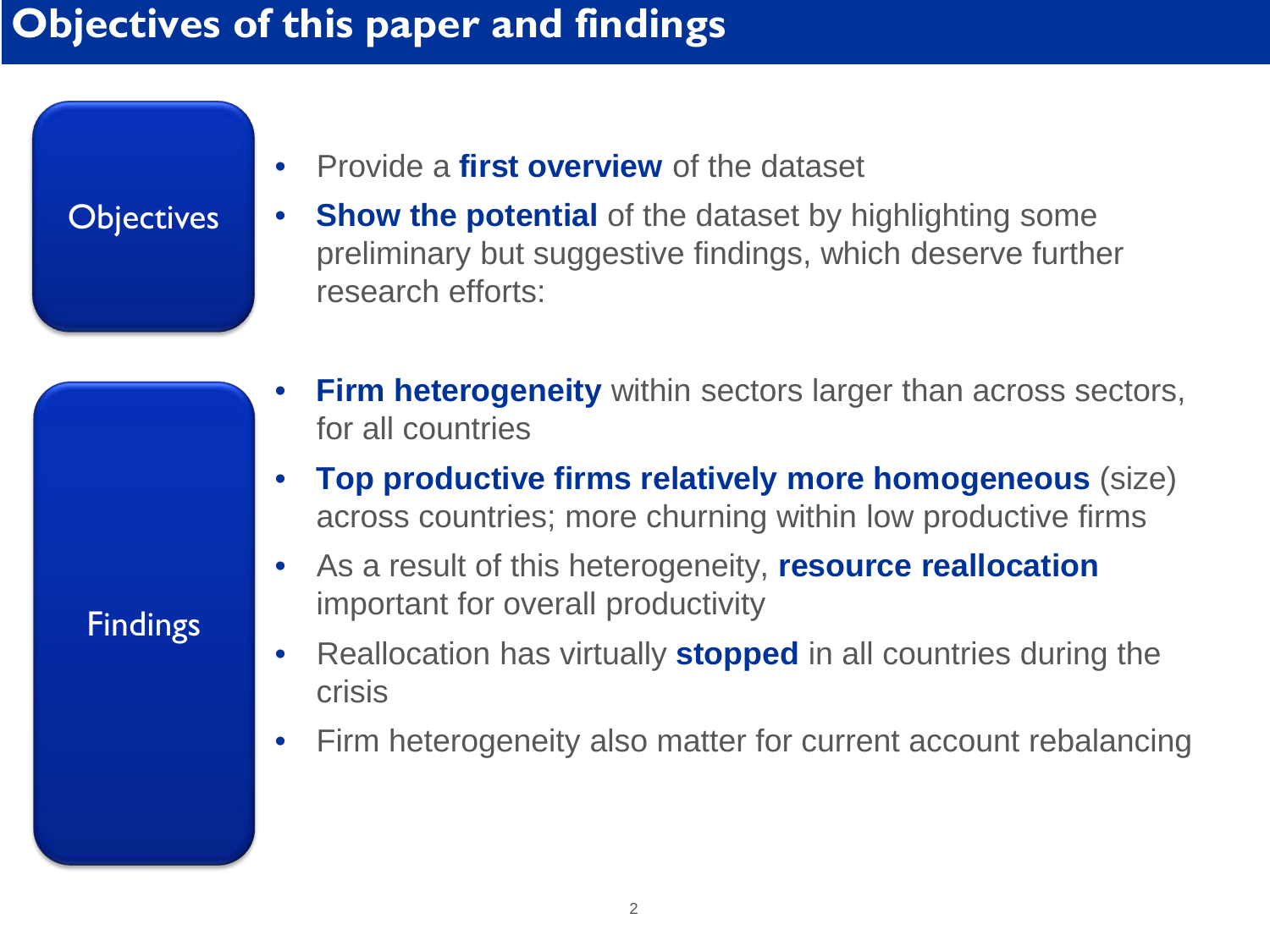- 1. Introduction
- 2. The CompNet database
- 3. Descriptive analysis of industry indicators across countries
- 4. Allocative efficiency differences across countries, sectors and time
- 5. An application of CompNet data: Explaining trade balance
- 6. Some preliminary conclusions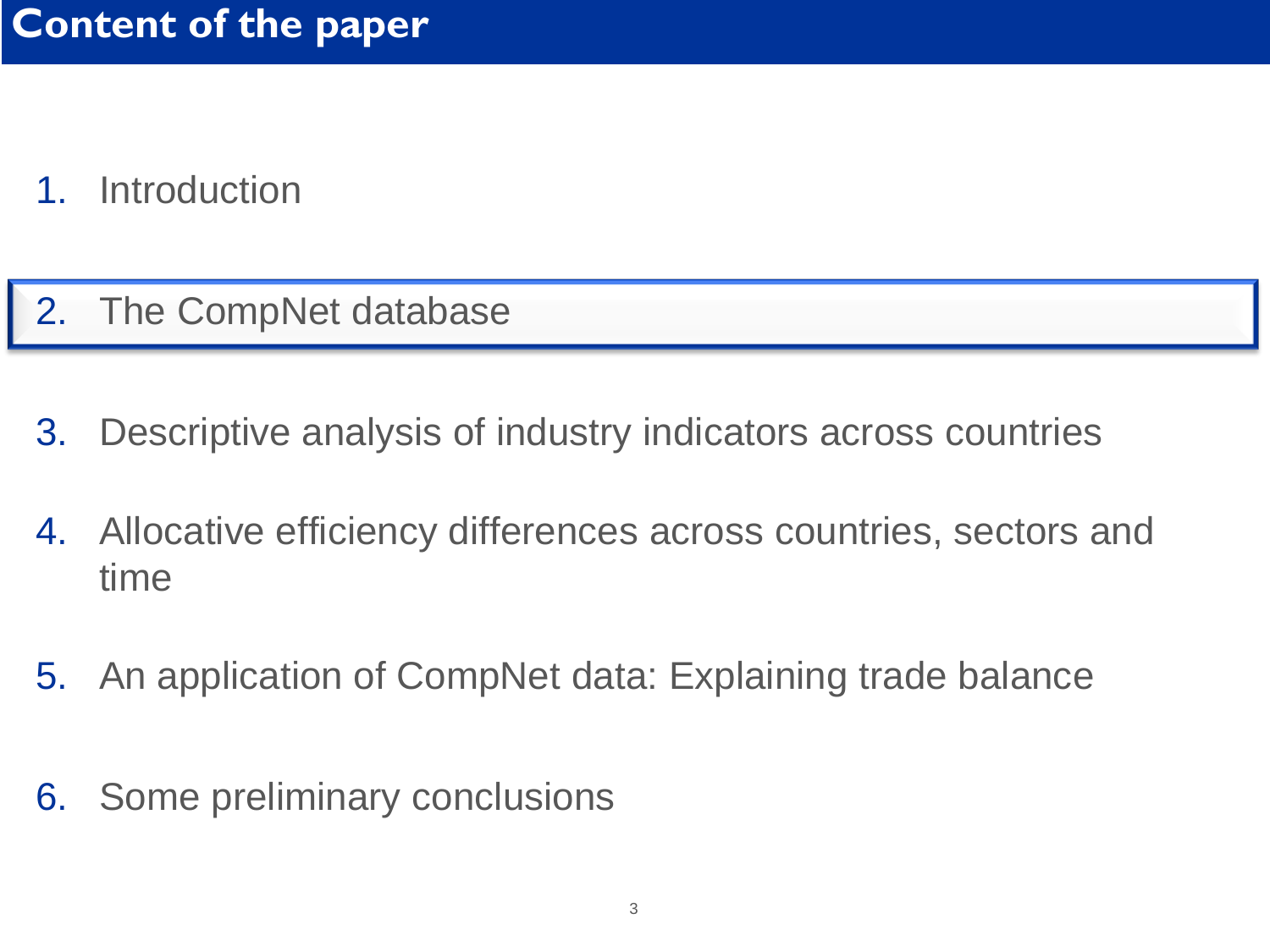# 2. The CompNet database

# 2.1. Distributed micro-data analysis

- 2.2. [Description of the data](#page-4-0)
	- Country samples
	- Sample representativeness
- 2.3. Variables and indicators
	- Inputs and output of the production process
	- Productivity indicators
	- Allocative efficiency indicators
- 2.4. Summary Statistics
- 2.5. [Data validation with Eurostat and EU KLEMS](#page-6-0)

2.6. [Comparison with Amadeus data](#page-8-0)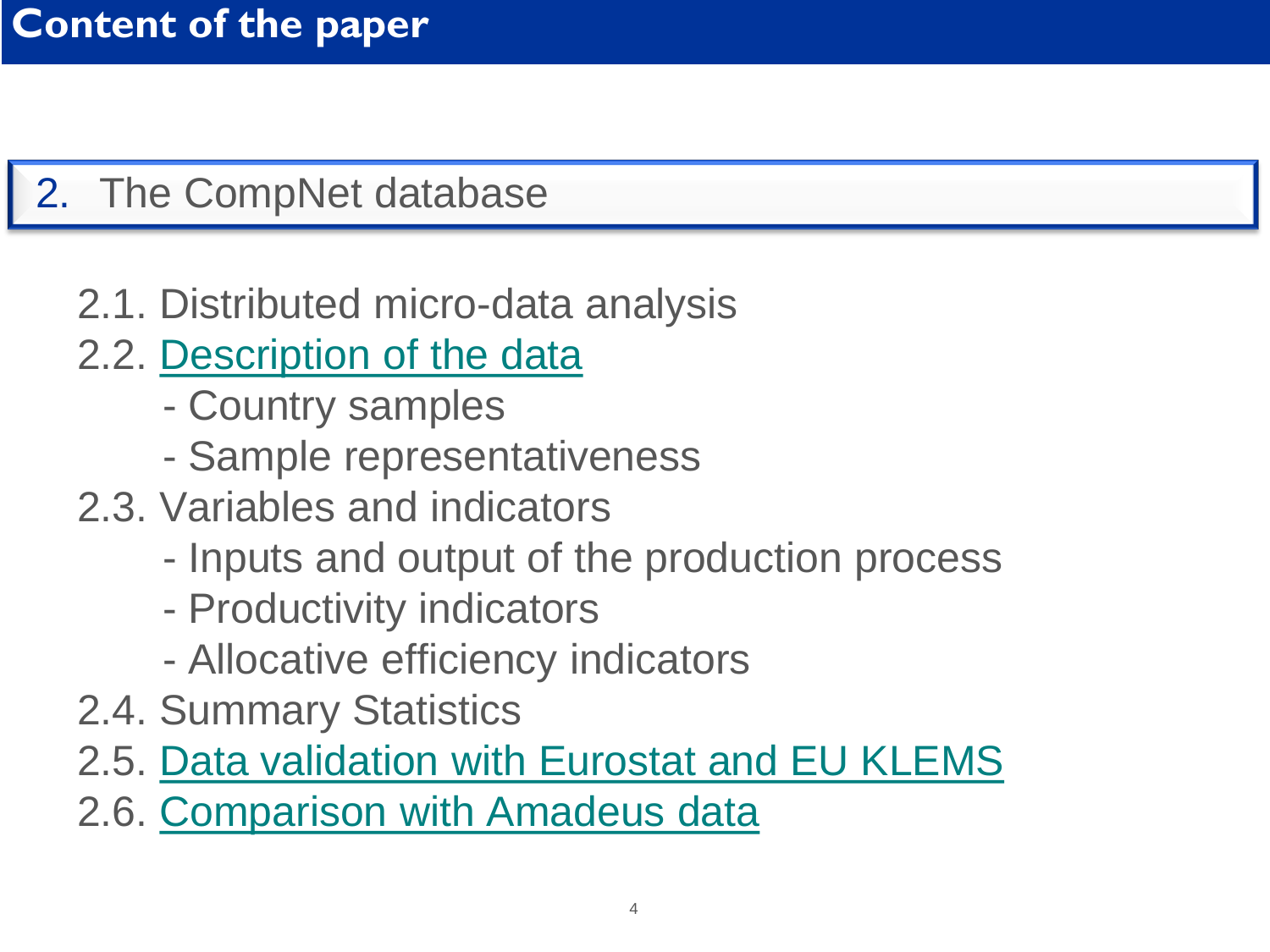#### <span id="page-4-0"></span>**Country samples**

|                 | Average          |              | <b>Total Coverage/Eurostat**</b> |                 |                 |                      |                         | <b>Sector Coverage</b> |                 |
|-----------------|------------------|--------------|----------------------------------|-----------------|-----------------|----------------------|-------------------------|------------------------|-----------------|
|                 | No. of<br>Firms* | <b>Firms</b> | N. of<br><b>Employees</b>        | <b>Turnover</b> | Labour<br>Costs | <b>Year Coverage</b> | Mining and<br>Quarrying | <b>Manufacturing</b>   | <b>Services</b> |
| <b>BELGIUM</b>  | 66,842           | 33%          | 73%                              | 86%             | 101%            | 1996-2011            | 3/5                     | full                   | full            |
| CZ              | 21,156           | 4%           | 64%                              | 78%             | 62%             | 2002-2011            | full                    | full                   | full            |
| <b>ESTONIA</b>  | 12,186           | 66%          | 85%                              | 78%             | 62%             | 1995-2011            | 4/5                     | full                   | full            |
| <b>FRANCE</b>   | 348,179          | n/a          | n/a                              | n/a             | n/a             | 1995-2007            | full                    | 23/24                  | full            |
| <b>GERMANY</b>  | 30,688           | 2%           | 38%                              | 66%             | 55%             | 1997-2010            | 1/5                     | 23/24                  | 27/29           |
| <b>HUNGARY</b>  | 13,683           | 4%           | 47%                              | 73%             | 53%             | 2003-2010            | full                    | full                   | full            |
| <b>ITALY</b>    | 53,054           | 2%           | 17%                              | 22%             | 24%             | 2001-2008            | 2/5                     | 23/24                  | full            |
| <b>POLAND</b>   | 6,250            | 1%           | 14%                              | 80%             | 86%             | 2002-2011            | full                    | full                   | 28/29           |
| <b>ROMANIA</b>  | 196,514          | 92%          | 94%                              | 91%             | 93%             | 2005-2011            | full                    | full                   | full            |
| <b>SLOVAKIA</b> | 3,954            | 8%           | 67%                              | 89%             | 80%             | 2000-2002; 2006-2011 | full                    | 23/24                  | full            |
| <b>SLOVENIA</b> | 16,676           | 33%          | 78%                              | 92%             | 94%             | 1995-2011            | 4/5                     | 23/24                  | full            |
| <b>SPAIN</b>    | 245,121          | 24%          | 42%                              | 58%             | 60%             | 1995-2011            | full                    | full                   | full            |

\* average across all years available

\*\* average across comparable years in Eurostat and CompNet

- In the analysis, we use data from 2002 to 2010 for 12 countries across 58 2 digit (NACE REV.2) manuf. and non-manuf. sectors
- Portugal is not in this version of the paper…but it will be in the next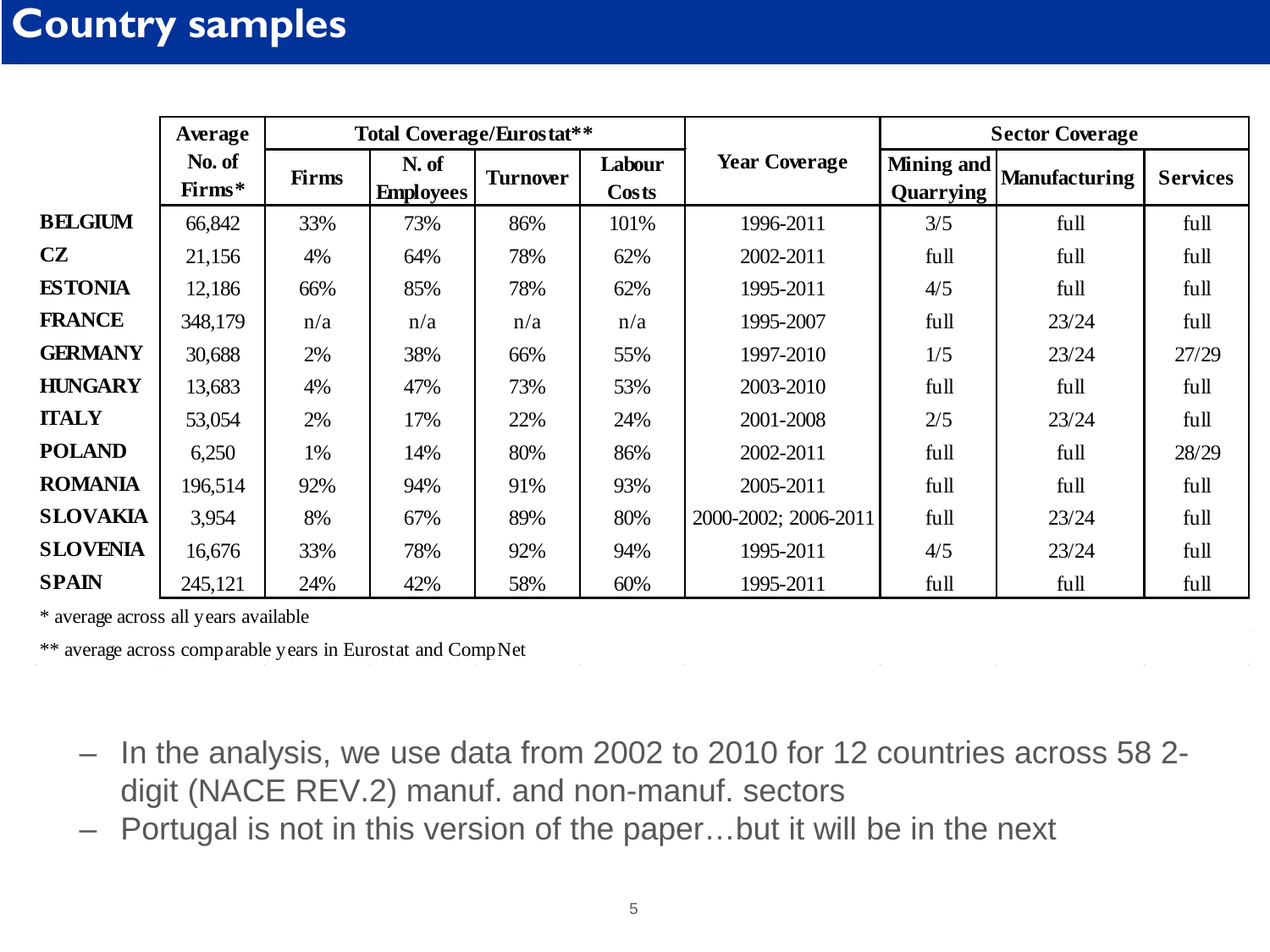#### **Is our sample representative of the population of firms?**

|                 |       |                   |       | <b>Size Distribution</b>                                                                       |         |                  |       |                      | <b>Sector Distribution</b> |                          |           |
|-----------------|-------|-------------------|-------|------------------------------------------------------------------------------------------------|---------|------------------|-------|----------------------|----------------------------|--------------------------|-----------|
|                 |       | 0 to 19 employees |       | $ 20 \text{ to } 249 \text{ employees} $                                                       |         | $>250$ employees |       | <b>Manufacturing</b> |                            | <b>Non-Manufacturing</b> | Period    |
|                 |       |                   |       | Compnet* Eurostat* Compnet* Eurostat* Compnet* Eurostat* Compnet* Eurostat* Compnet* Eurostat* |         |                  |       |                      |                            |                          |           |
| <b>BELGIUM</b>  | 89.2% | 96.0%             | 10.0% | 3.8%                                                                                           | 0.8%    | 0.2%             | 19.3% | 14.4%                | 80.7%                      | 85.6%                    | 2008-2011 |
| CZ              | 49.4% | 97.4%             | 45.9% | 2.4%                                                                                           | 4.7%    | 0.2%             | 44.0% | 25.6%                | 56.0%                      | 74.4%                    | 2005-2011 |
| <b>ESTONIA</b>  | 88.3% | 90.4%             | 11.2% | 9.1%                                                                                           | 0.5%    | 0.4%             | 23.4% | 20.6%                | 76.6%                      | 79.4%                    | 2005-2011 |
| <b>FRANCE</b>   | 86.3% | 96.4%             | 12.8% | 3.4%                                                                                           | $0.9\%$ | 0.2%             | 19.2% | 14.9%                | 80.8%                      | 85.1%                    | 2007;2009 |
| <b>GERMANY</b>  | 22.7% | 91.6%             | 61.7% | 7.8%                                                                                           | 15.6%   | 0.6%             | 51.2% | 16.3%                | 48.8%                      | 83.7%                    | 2008-2010 |
| <b>HUNGARY</b>  | 58.5% | 97.2%             | 37.1% | 2.6%                                                                                           | 4.3%    | 0.2%             | 70.5% | 16.2%                | 29.5%                      | 83.8%                    | 2005-2010 |
| <b>ITALY</b>    | 56.5% | 97.4%             | 42.5% | 2.5%                                                                                           | 1.0%    | 0.1%             | 58.2% | 19.5%                | 41.8%                      | 80.5%                    | 2008      |
| <b>POLAND</b>   | 0.0%  | 94.9%             | 95.4% | 4.6%                                                                                           | 4.6%    | 0.5%             | 63.3% | 35.9%                | 36.7%                      | 64.1%                    | 2005-2011 |
| <b>ROMANIA</b>  | 90.8% | 91.3%             | 8.5%  | 8.0%                                                                                           | 0.7%    | 0.7%             | 25.0% | 25.5%                | 75.0%                      | 74.5%                    | 2005-2011 |
| <b>SLOVAKIA</b> | 14.9% | 89.6%             | 76.0% | 9.5%                                                                                           | 9.1%    | 0.9%             | 50.4% | 29.7%                | 49.6%                      | 70.3%                    | 2008-2011 |
| <b>SLOVENIA</b> | 88.6% | 96.1%             | 10.5% | 3.5%                                                                                           | 0.8%    | 0.3%             | 25.6% | 24.4%                | 74.4%                      | 75.6%                    | 2005-2011 |
| <b>SPAIN</b>    | 93.0% | 96.4%             | 6.5%  | 3.4%                                                                                           | 0.5%    | 0.2%             | 19.4% | 17.2%                | 80.6%                      | 82.8%                    | 2008-2011 |

\* average across all years available

\*\*Data for Czech Republic, Spain, France, Hungary, Italy, Romania, Slovakia on self-employed persons is included in Eurostat, but excluded in CompNet. \*\*\*CompNet data represents the universe of firms for Belgium, Estonia and Romania, while Eurostat only has survey samples for those countries.

Countries with representative samples of firms

Countries where small firms and services seem to be under-represented

Use of common sector weights for all countries to mitigate bias

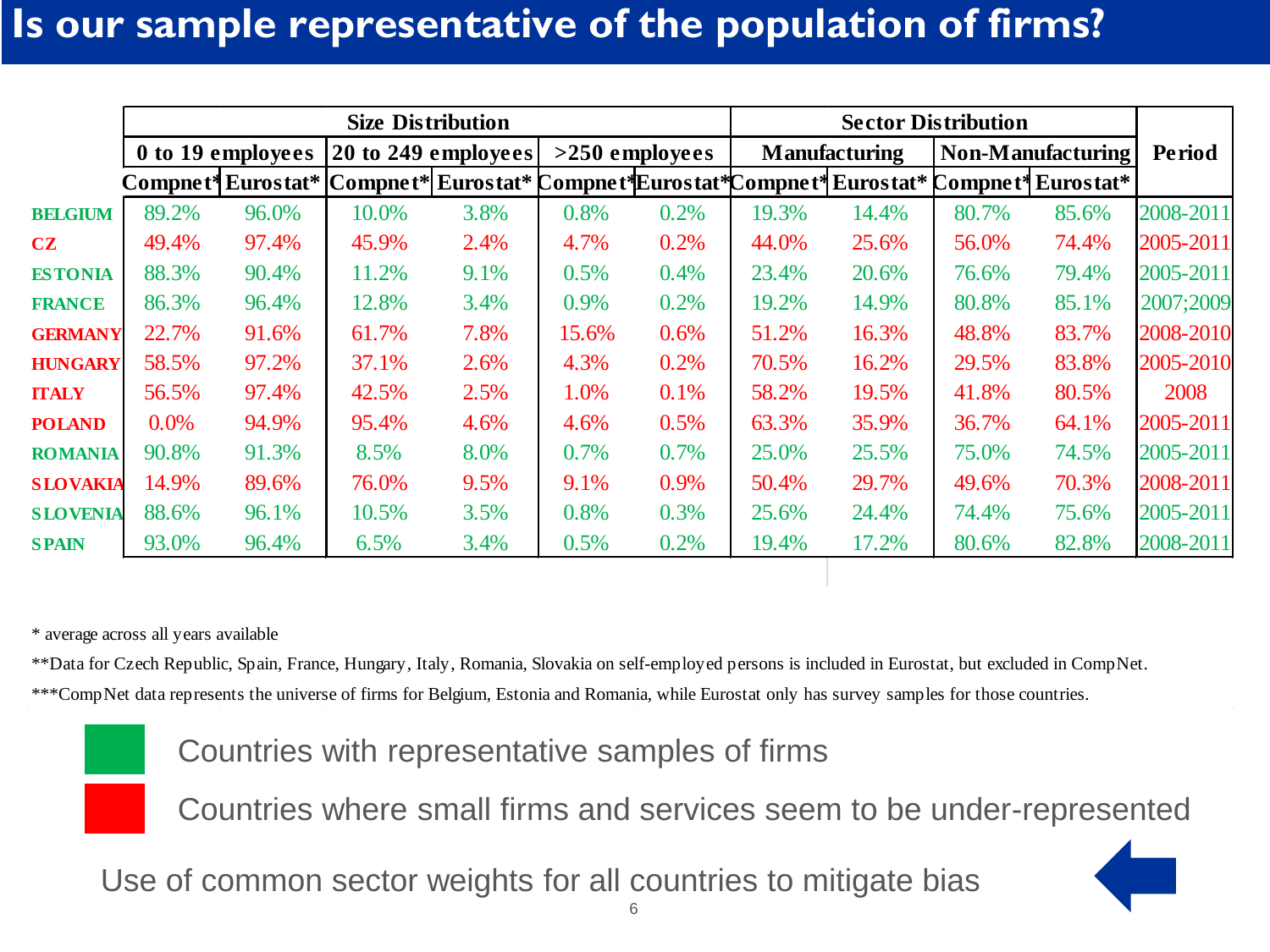<span id="page-6-0"></span>• Correlation of the sector-year levels and growth rates per country in CompNet with EUROSTAT (SBS) **Sector Turnover L 10** 0.87 -0.85

|                                             |          |         |                                                  |         |                                                            |         |              |           | 18      | 0.99     | $-0.76$ |
|---------------------------------------------|----------|---------|--------------------------------------------------|---------|------------------------------------------------------------|---------|--------------|-----------|---------|----------|---------|
|                                             |          |         | correlation with Eurostat (levels) <sup>12</sup> |         | $ \textbf{correlation with Eurostat (growth rates)}^{12} $ |         |              |           | 43      | 0.98     | $-0.54$ |
|                                             | Turnover | VA      | L                                                | LC      | Turnover                                                   | VA      | L            | LC        | 60      | $-1.00$  | 0.65    |
| <b>BELGIUM</b>                              | $0.77*$  | $0.97*$ | $0.94*$                                          | $0.98*$ | $0.27*$                                                    | $0.30*$ | $0.16*$      | $0.15*$   | 71      | $-0.97$  | 0.99    |
| $C\mathbf{Z}^{***}$                         | $0.96*$  | $0.92*$ | $0.81*$                                          | $0.97*$ | $0.90*$                                                    | $0.40*$ | $0.92*$      | $0.69*$   | 82      | $-1.00$  | $-0.67$ |
| ESTONIA***                                  | $0.83*$  | $0.74*$ | $0.84*$                                          | $0.80*$ | $0.83*$                                                    | $0.52*$ | $0.84*$      | $0.64*$   |         |          |         |
| <b>GERMANY</b>                              | $0.96*$  | $0.83*$ | $0.66*$                                          | $0.83*$ | $0.93*$                                                    | $0.92*$ | $0.87*$      | $0.90*$   |         |          |         |
| HUNGARY***                                  | $0.96*$  | $0.93*$ | $0.52*$                                          | $0.85*$ | $0.80*$                                                    | $0.71*$ | $0.74*$      | $0.78*$   |         |          |         |
| <b>ITALY</b>                                | $0.87*$  | $0.68*$ | $0.69*$                                          | $0.90*$ | n/a                                                        | n/a     | n/a          | n/a       |         |          |         |
| <b>POLAND</b>                               | $0.93*$  | $0.77*$ | $0.72*$                                          | $0.85*$ | $0.83*$                                                    | $0.44*$ | $0.81*$      | $0.76*$   |         |          |         |
| <b>ROMANIA***</b>                           | $0.97*$  | $0.95*$ | $0.99*$                                          | $0.99*$ | $0.64*$                                                    | $0.47*$ | $0.80*$      | $0.48*$   |         |          |         |
| <b>SLOVAKIA</b>                             | $0.99*$  | $0.95*$ | $0.67*$                                          | $0.96*$ | $0.60*$                                                    | $0.62*$ | $0.24*$      | $0.57*$   |         |          |         |
| <b>SLOVENIA***</b>                          | $0.98*$  | $0.95*$ | $0.90*$                                          | $0.94*$ | $0.72*$                                                    | $0.58*$ | $0.35*$      | $0.37*$   |         |          |         |
| <b>SPAIN</b>                                | $0.77*$  | $0.81*$ | $0.87*$                                          | $0.92*$ | $0.13*$                                                    | $-0.01$ | $-0.01$      | $0.10*$   |         |          |         |
| $(*)$ indicates significance at 5%          |          |         |                                                  |         |                                                            | szclass | Turnover     | <b>VA</b> | L       | LC       |         |
| 2 across all years available                |          |         |                                                  |         |                                                            |         | $-0.07*$     | $-0.05$   | $-0.02$ | $-0.13*$ |         |
| *** indicates coverage of more than 3 years |          |         |                                                  |         |                                                            |         | $-0.03$      | $0.14*$   | $0.33*$ | $0.48*$  |         |
|                                             |          |         |                                                  |         |                                                            |         | $0.09*$      | $0.08*$   | $0.17*$ | $0.15*$  |         |
|                                             |          |         |                                                  |         |                                                            |         | $0.53*$      | $0.49*$   | $0.19*$ | $0.32*$  |         |
|                                             |          |         |                                                  |         |                                                            |         | $0.63*$<br>5 | $0.53*$   | $0.33*$ | $0.40*$  |         |

Countries with more than 3 years of overlapping info with Eurostat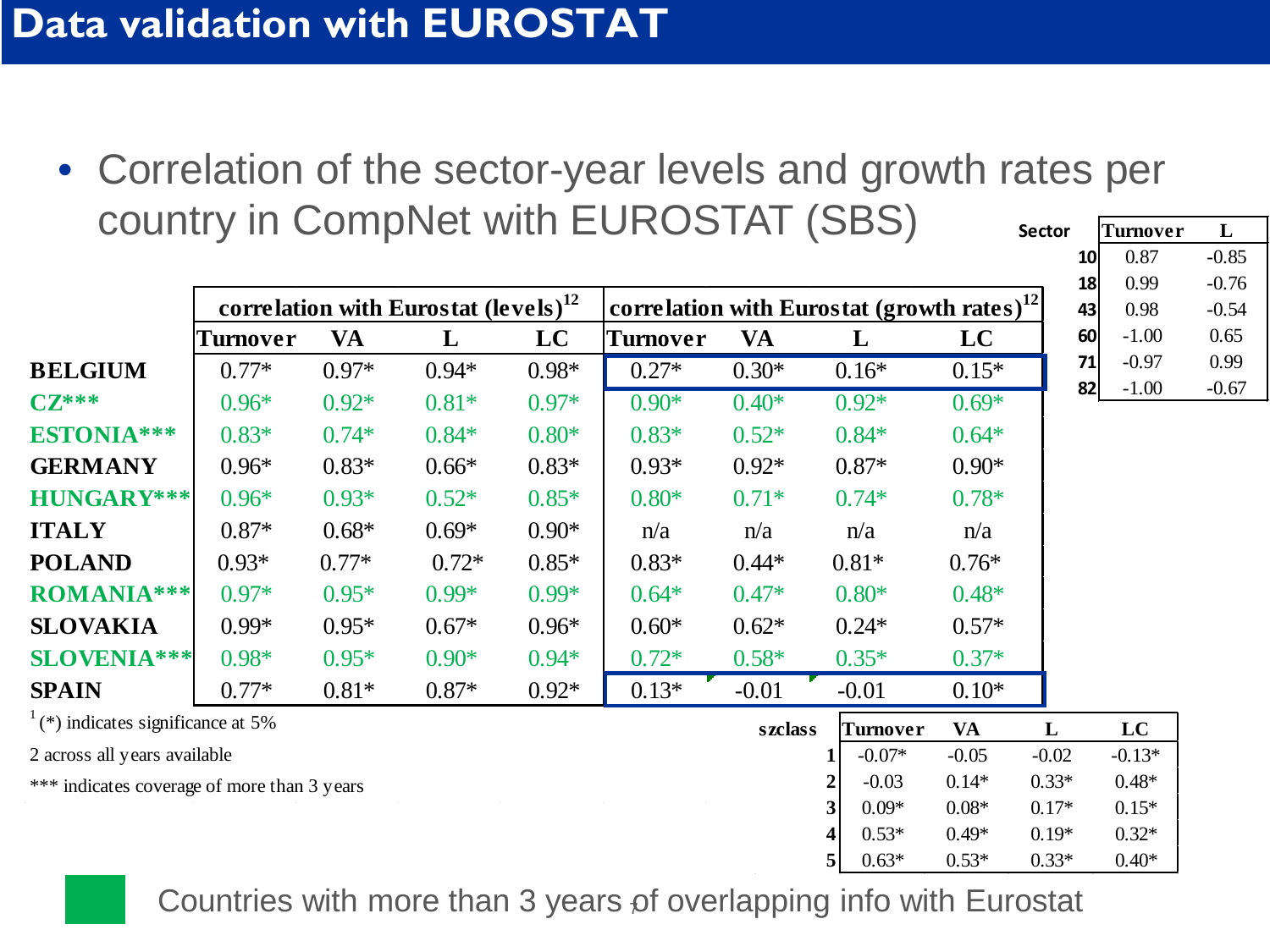- Correlation of the sector-year levels CompNet-EUKLEMS<sup>1</sup>
	- EUKLEMS designed to sum up to National Accounts, no to follow variables along time

|                | Levels                 |         | Years<br>included in<br>validation |
|----------------|------------------------|---------|------------------------------------|
|                | <b>Turnover Labour</b> |         |                                    |
| <b>BELGIUM</b> | $0.96*$                | $0.84*$ | 1996-2007                          |
| CZ             | $0.97*$                | $0.94*$ | 2002-2007                          |
| <b>ESTONIA</b> | $0.95*$                | $0.45*$ | 1995-2007                          |
| <b>FRANCE</b>  | $0.85*$                | $0.59*$ | 1995-2007                          |
| <b>GERMANY</b> | $0.80*$                | $0.93*$ | 1997-2007                          |
| <b>HUNGARY</b> | $0.89*$                | $0.72*$ | 2003-2007                          |
| ITALY          | $0.86*$                | $0.89*$ | 2001-2007                          |
| SLOVAKIA       | $0.95*$                | $0.83*$ | 2000-2007                          |
| SLOVENIA       | $0.93*$                | $0.94*$ | 1995-2006                          |
| SPAIN          | $0.85*$                | $0.91*$ | 1995-2007                          |

1Could match only 7 sectors: R&D Rental and leasing Teleco Manuf of machinery and equipment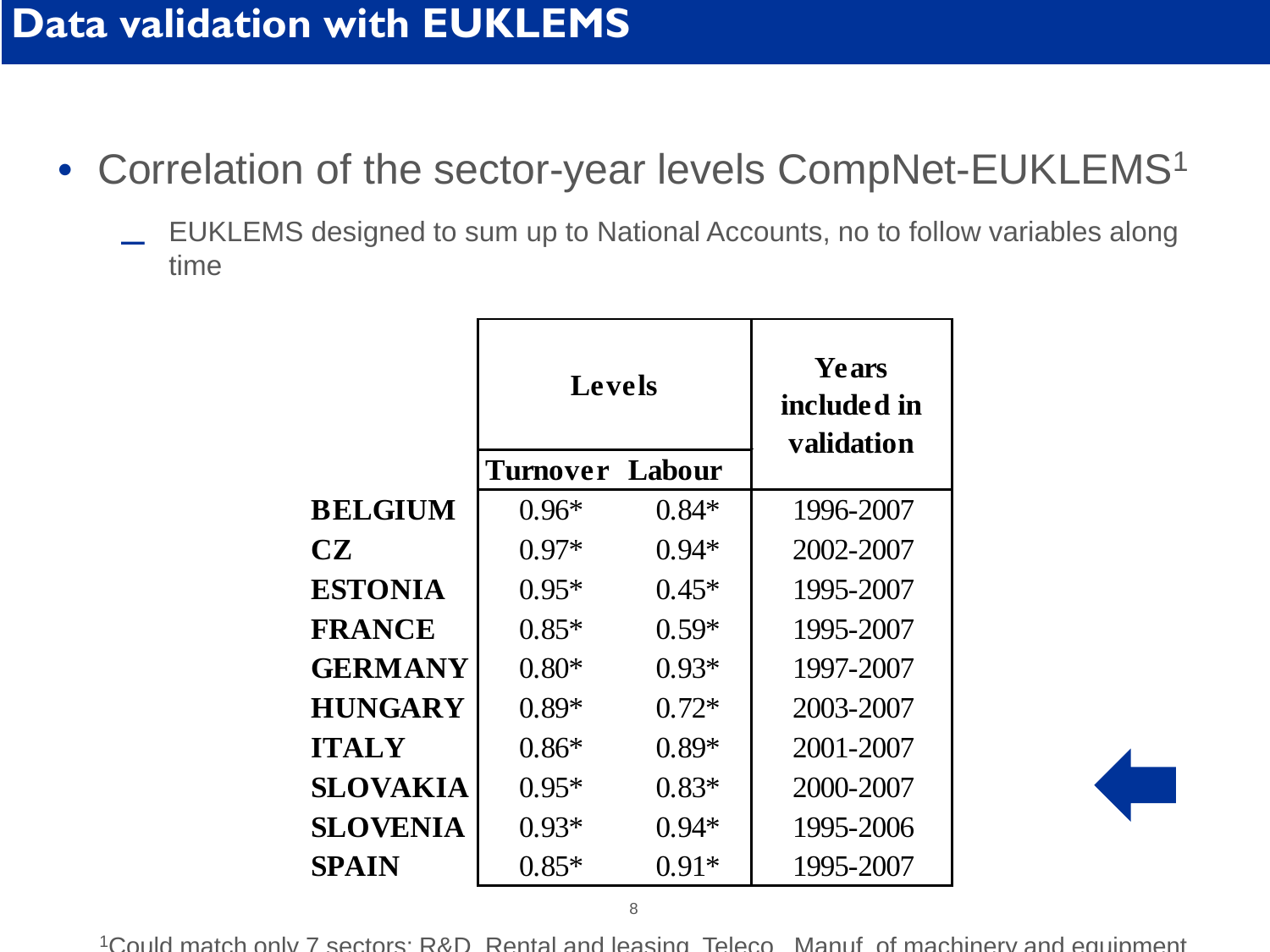#### <span id="page-8-0"></span>**Comparison with Amadeus**

- Firm coverage of CompNet and Amadeus is different
	- Can lead to important differences in labour productivity distribution

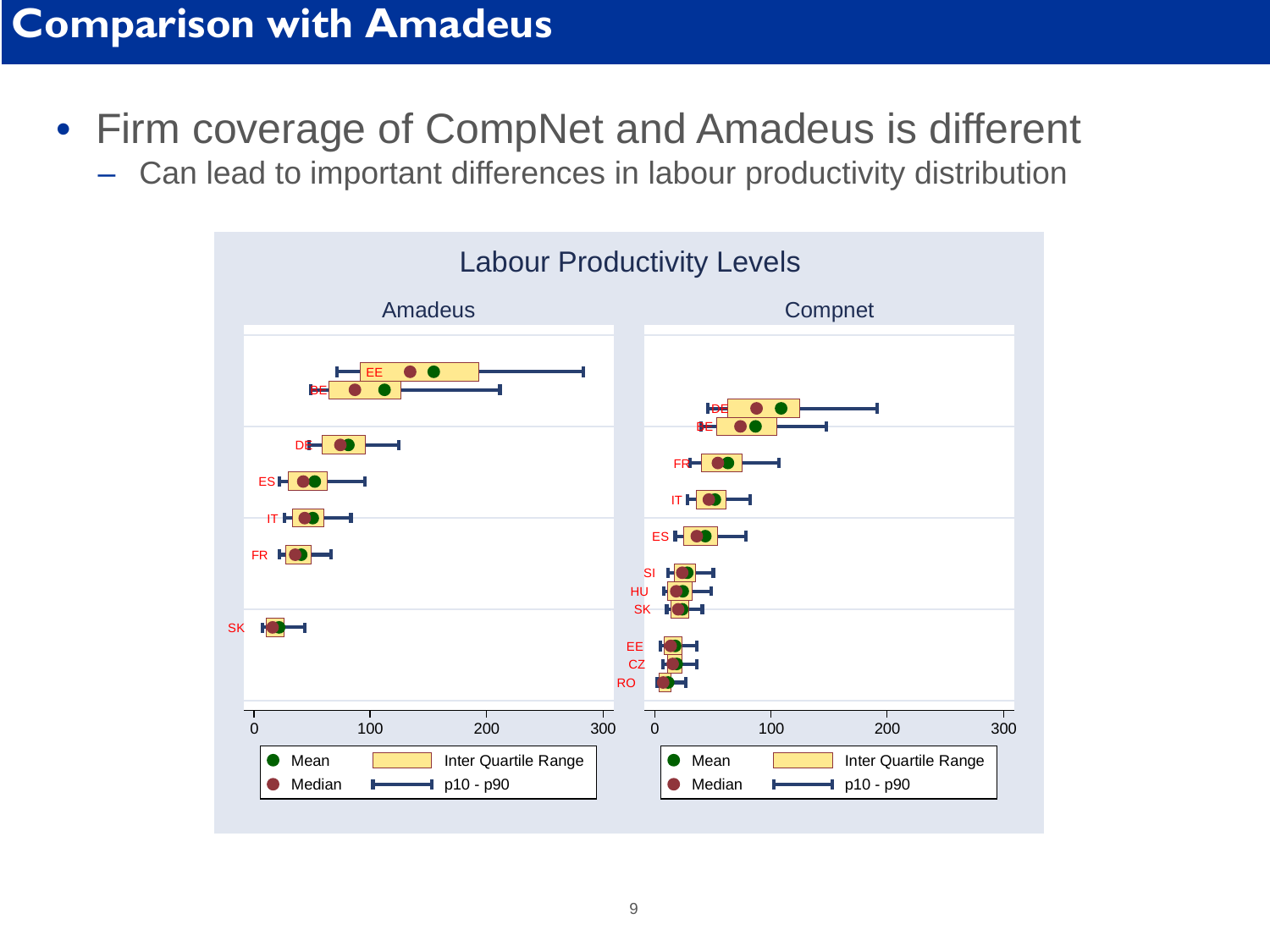- 1. Introduction
- 2. The CompNet database

3. Descriptive analysis of industry indicators across countries

- 4. Allocative efficiency differences across countries, sectors and time
- 5. An application of CompNet data: Explaining trade balance
- 6. Some preliminary conclusions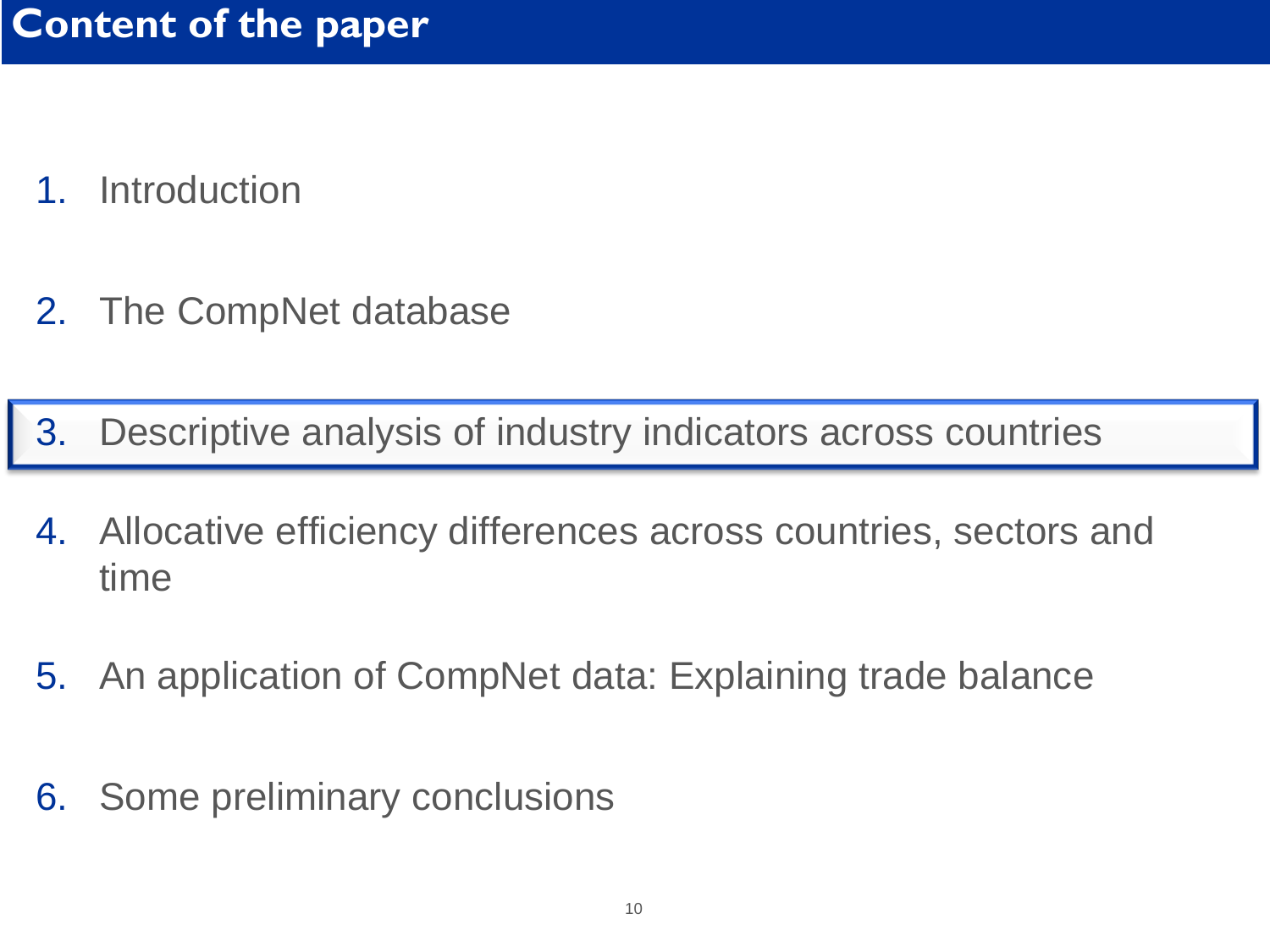• There is huge heterogeneity, in terms of firm performance, within narrowly defined sectors – more than across sectors!



How heterogeneous are firms **across different industries**?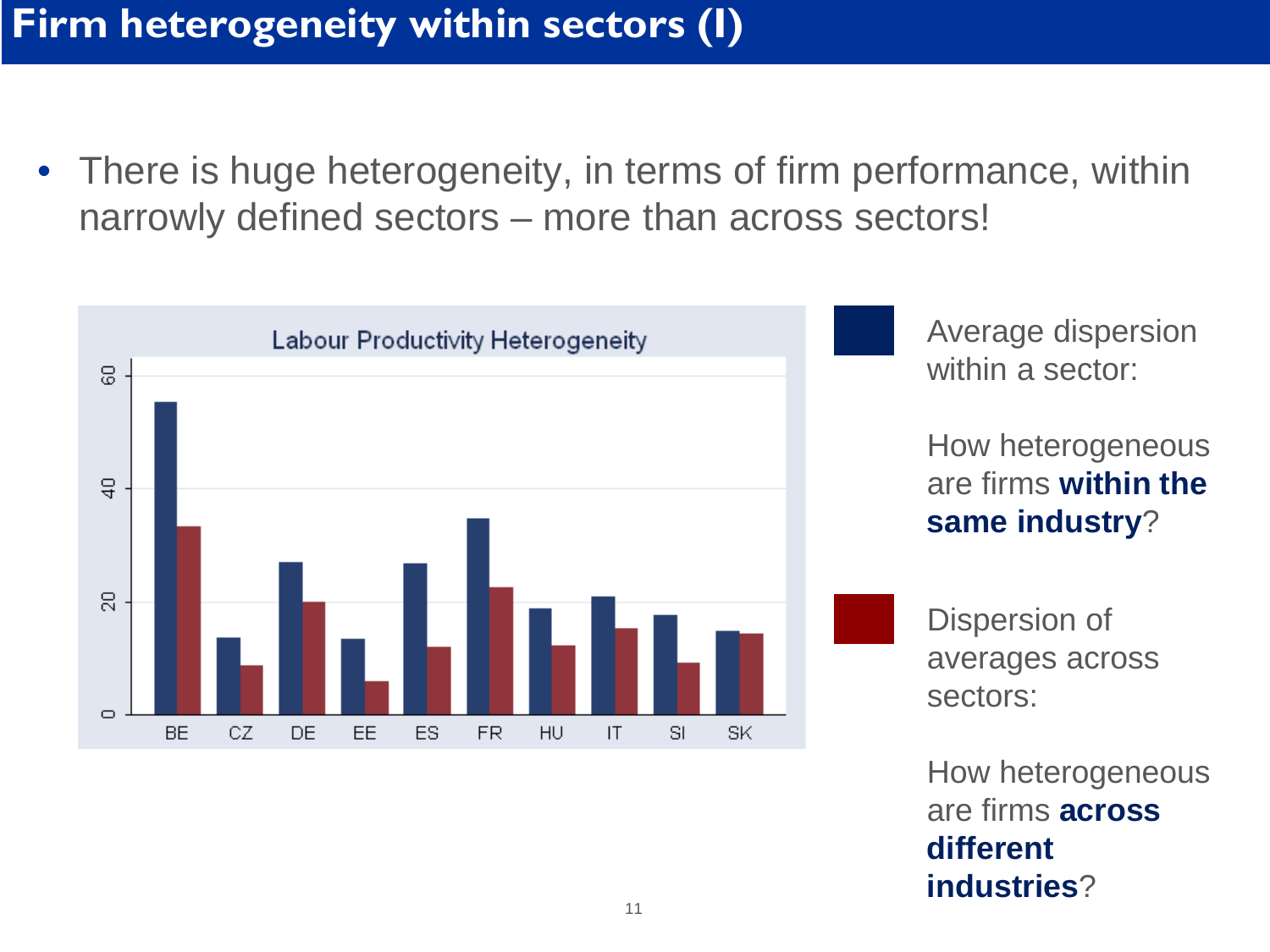## **Firm heterogeneity within sectors (II)**

- Important to acknowledge this high dispersion:
	- The impact of macro/policy shocks depends on the underlying distribution
	- Average labour productivity of a sector is not representative [–test](#page-28-0)



Similar picture if we look at the  $20+$  employees sample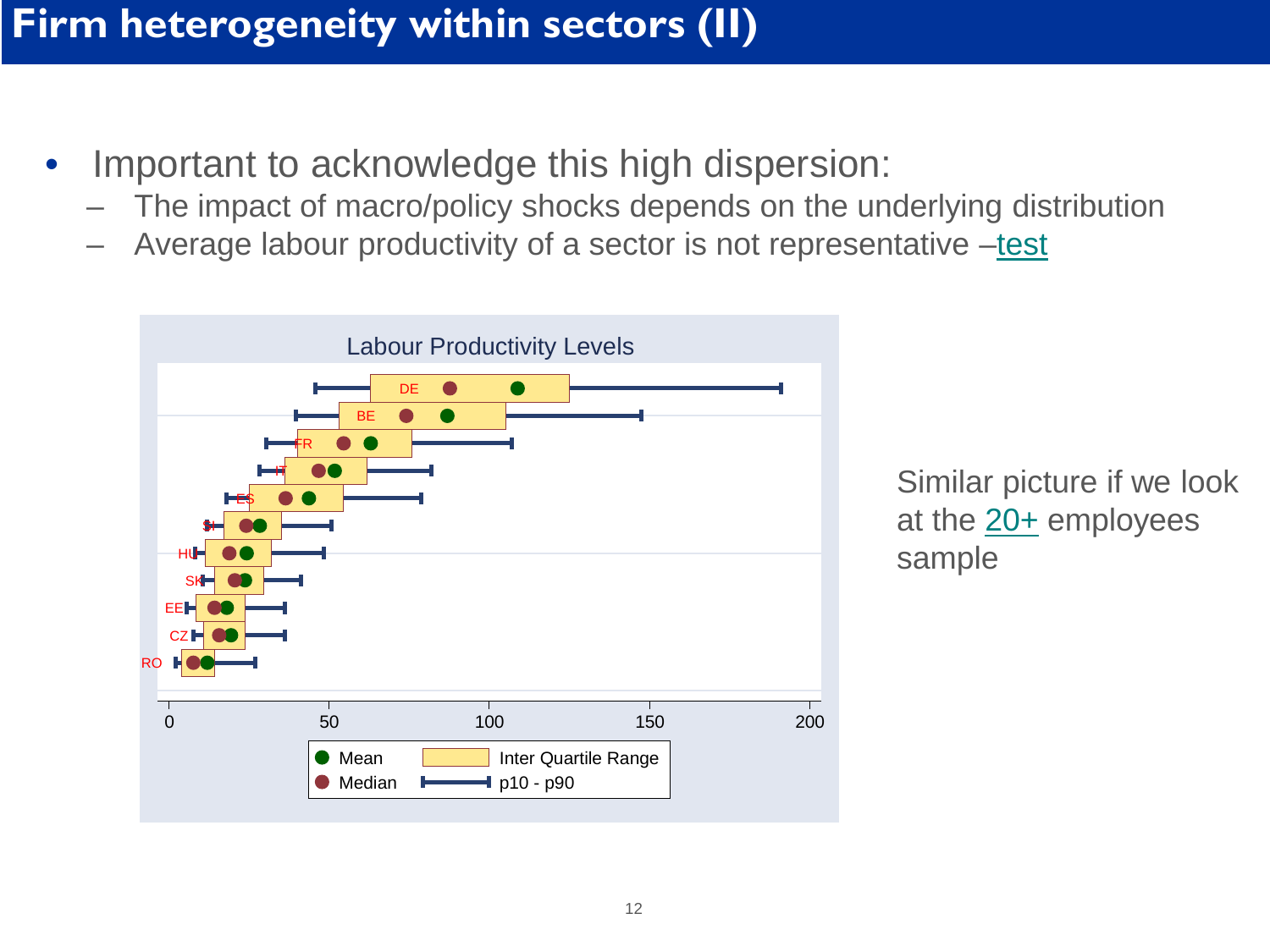#### **Firm heterogeneity within sectors (III)**

- Dispersion in terms of size is even larger
	- The distribution of size is very very skewed, large differences bet. average and median size
	- A bit different if we look at the 20+ employees sample

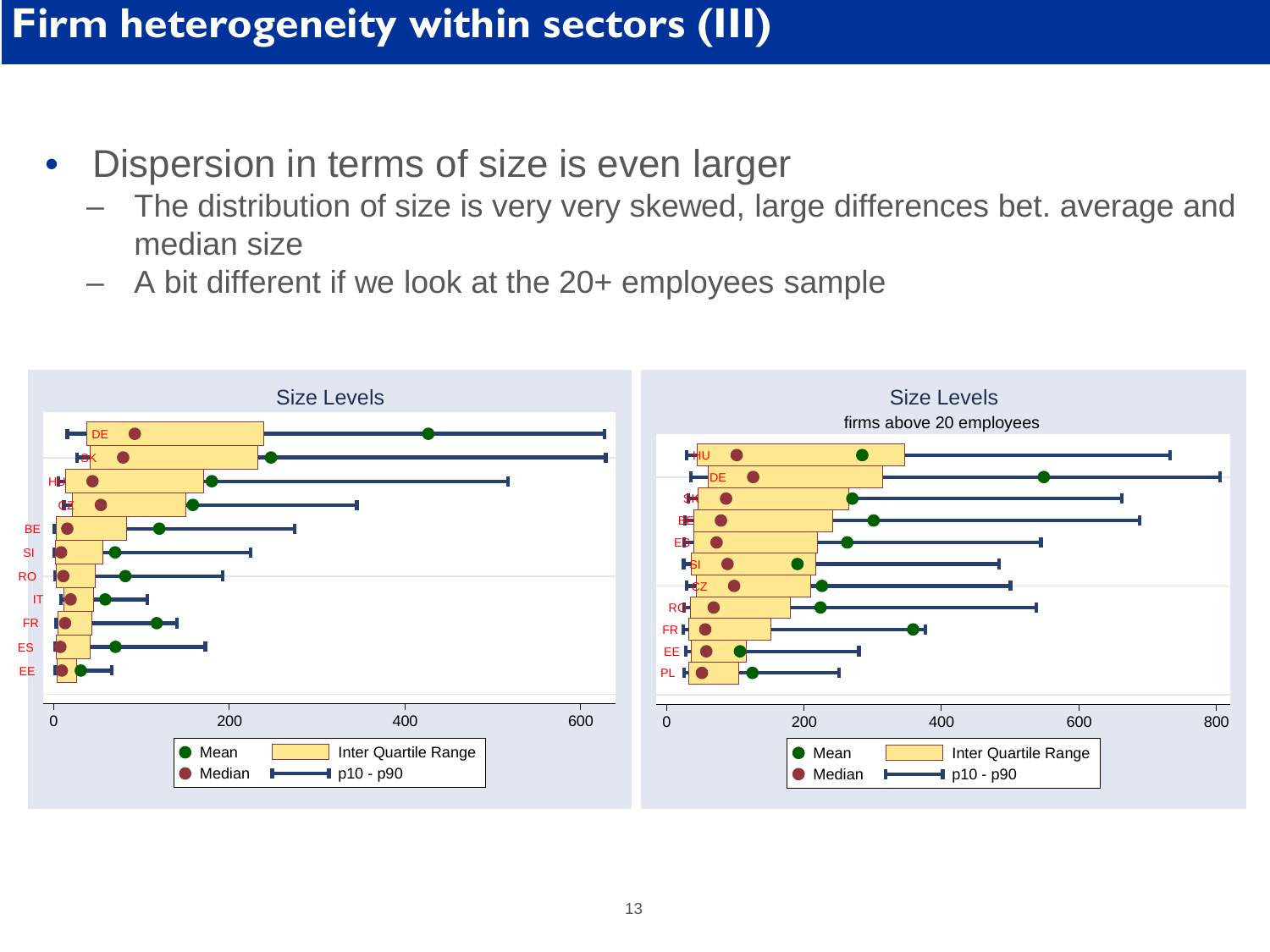# **Labour productivity growth**

• Evolution of the labour productivity distribution can be seen by tracking productivity changes in bottom and top tails of the distribution (base year=2002)



- Catch-up effect in Eastern countries
- Higher productivity growth in tradables
- Bad productivity performance of Spain and Italy especially, but not only, in low tail of productivity distribution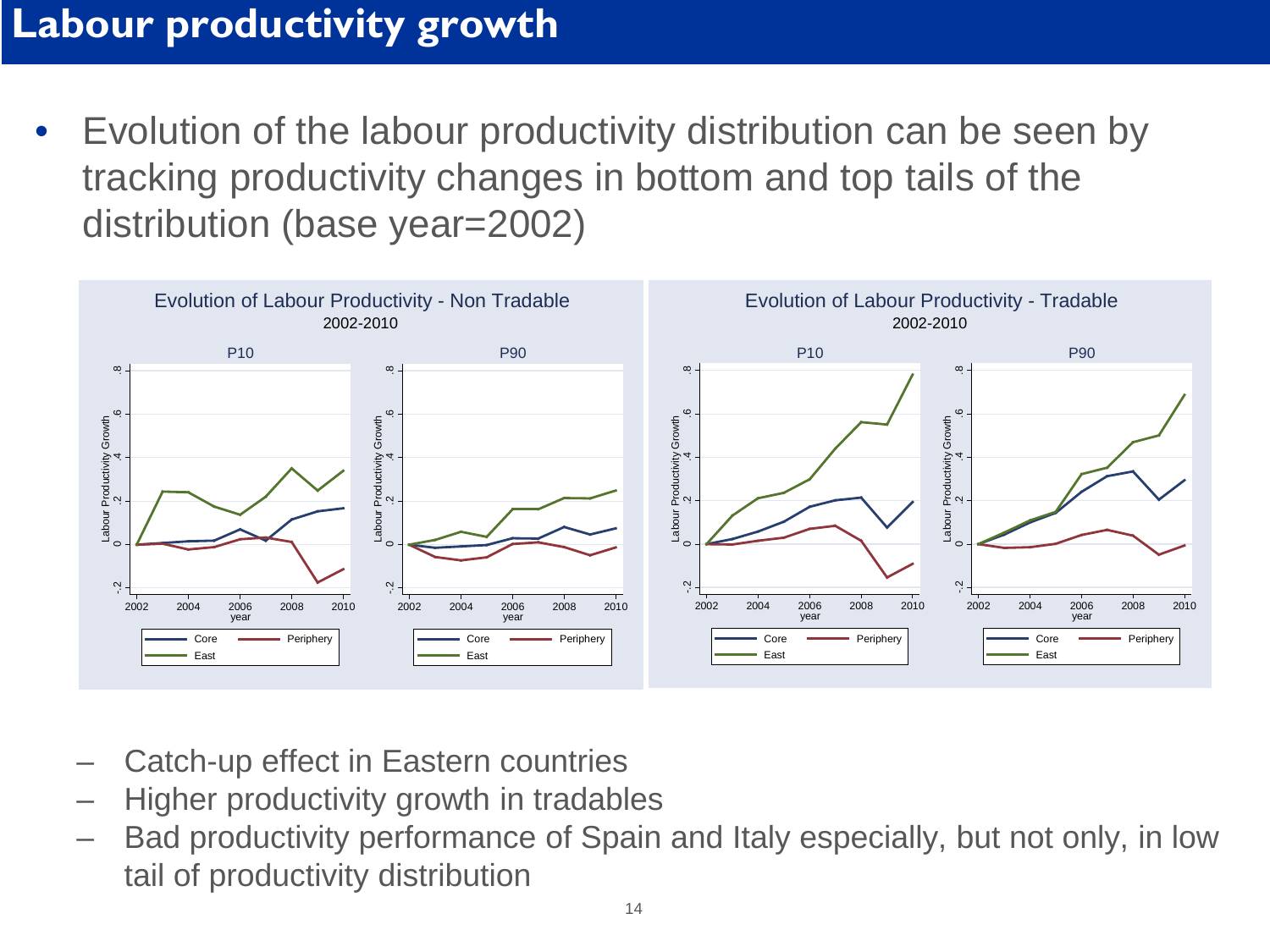#### **Labour productivity and unit labour cost**

• Now we add the ULC evolution on top of the productivity one, for p10 and p90 firms. Non-tradables.



- Top productive firms contained ULC, in all sectors, across all countries. In tradables, ULC actually decreased constantly in core countries
- Low productive firms increase a lot their ULC, in tradables in Spain and Italy, in non-tradables in core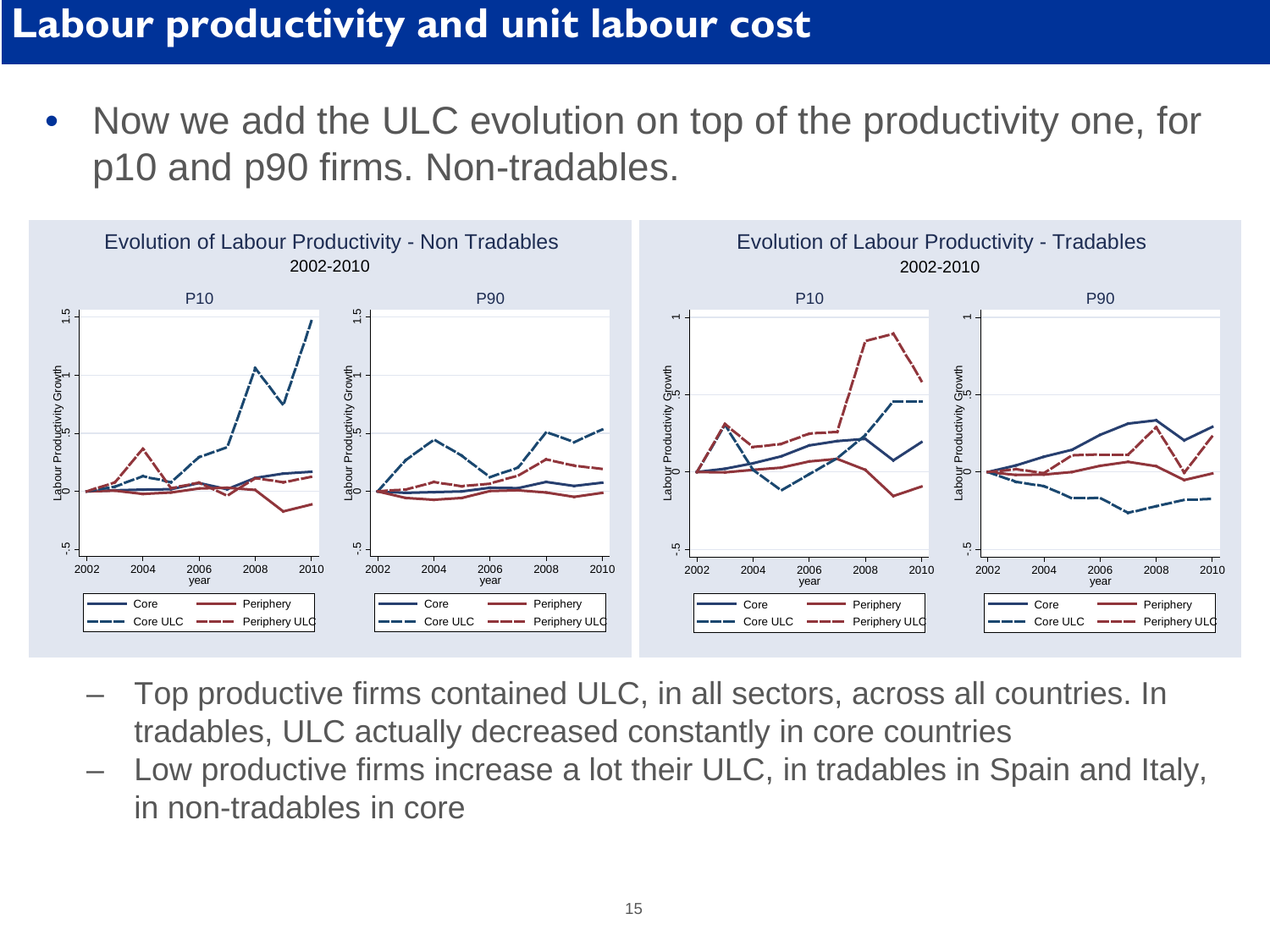# **TFP growth differences, before and during the crisis**



Not very different if we look at the [20+](#page-33-0) employees sample

- Large differences in terms of TFP growth rates
- Generally (much) larger in tradables
- Drop to negative numbers during the crisis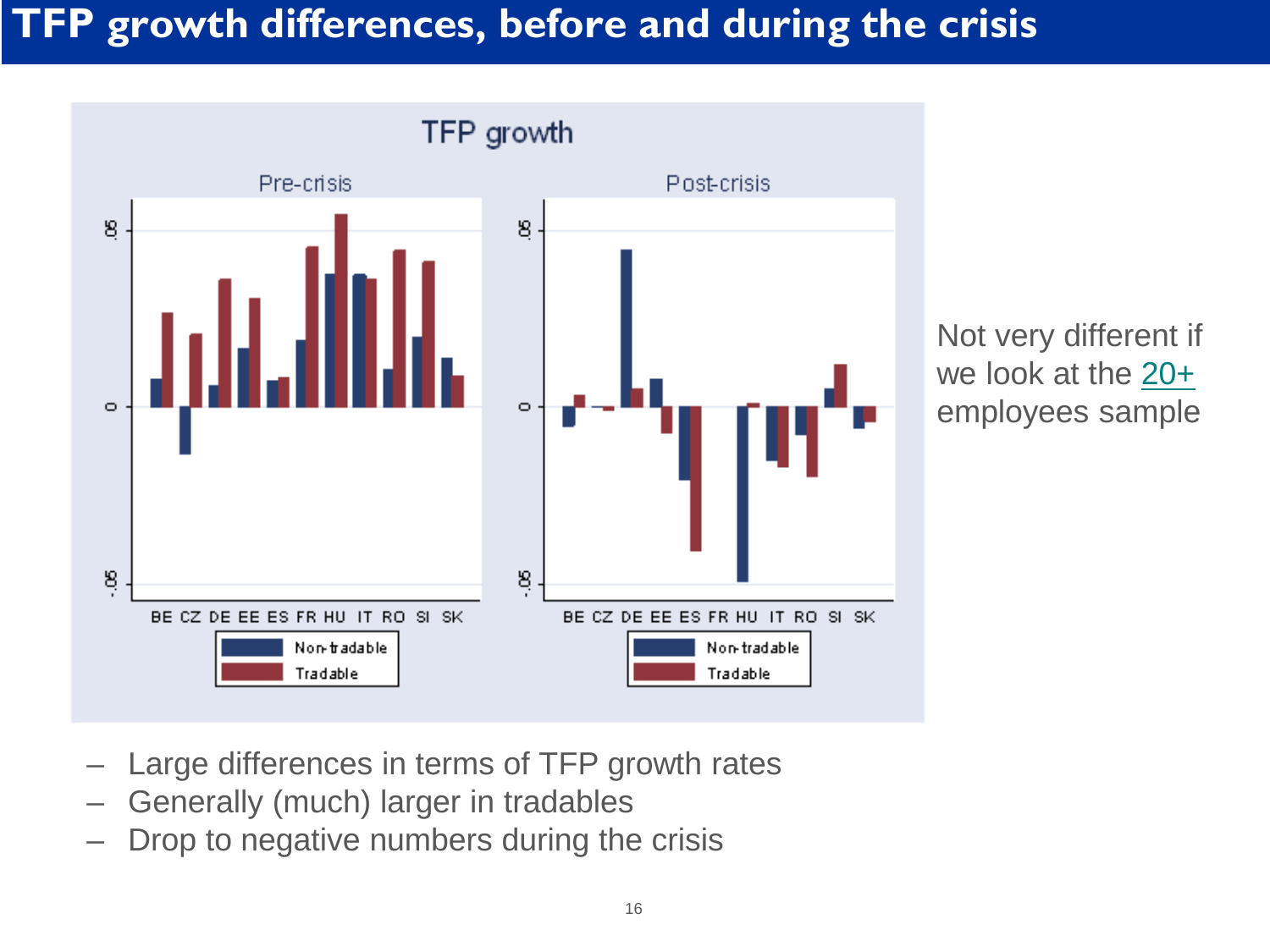- 1. Introduction
- 2. The CompNet database
- 3. Descriptive analysis of industry indicators across countries
- 4. Allocative efficiency differences across countries, sectors and time
- 5. An application of CompNet data: Explaining trade balance
- 6. Some preliminary conclusions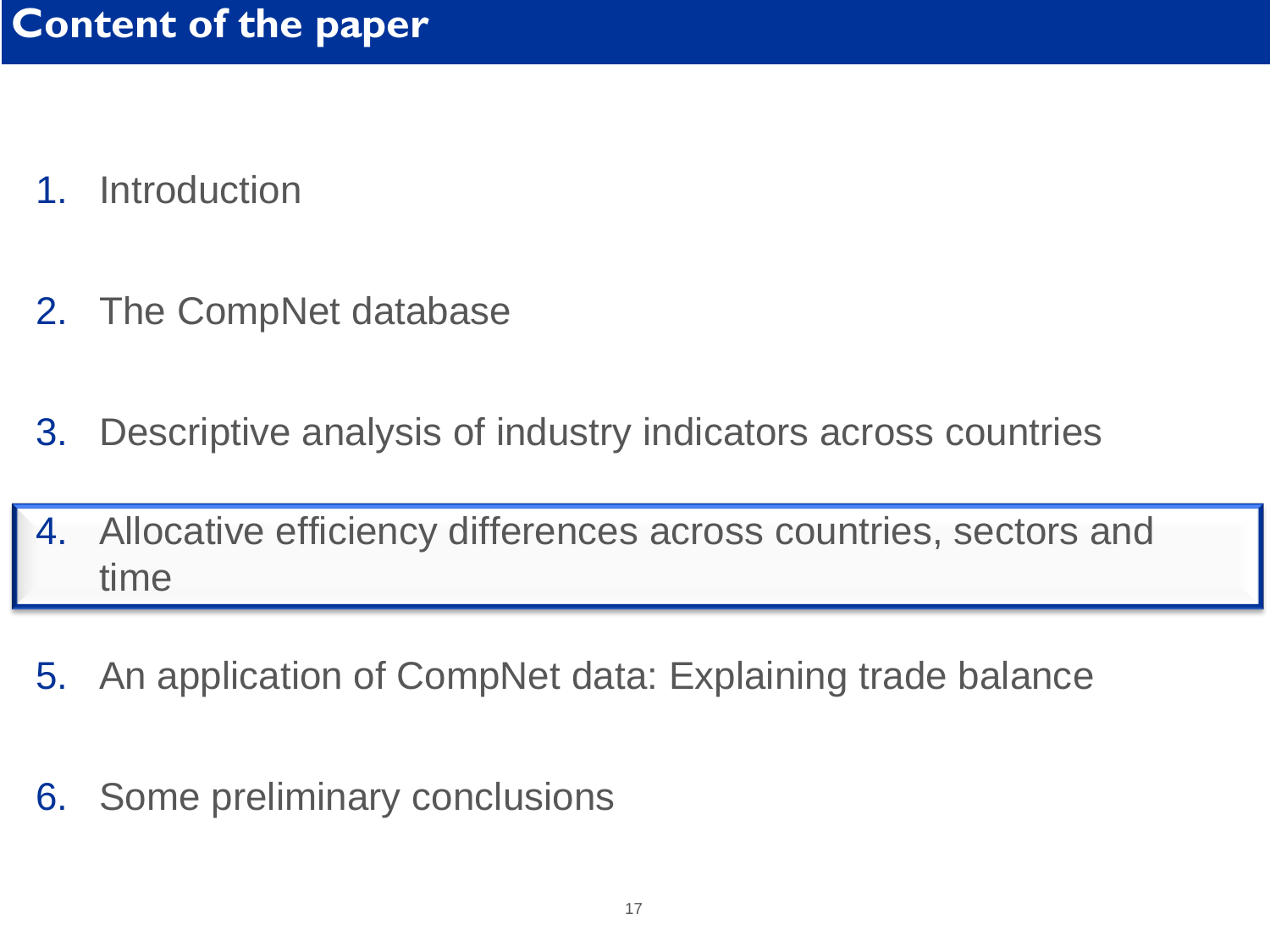**Allocative efficiency**: At each moment of time, available resources (within a sector) are put to their best use

- **Static allocative efficiency**: Allocation of resources across firms in any period of time: More productive firms enjoy higher market shares
	- [Measurement](#page-34-0)
- **Dynamic allocative efficiency**: Allocation of resources along time: Resources are reallocated from low productive to high productive firms **[Measurement](#page-35-0)**

Scope for resource reallocation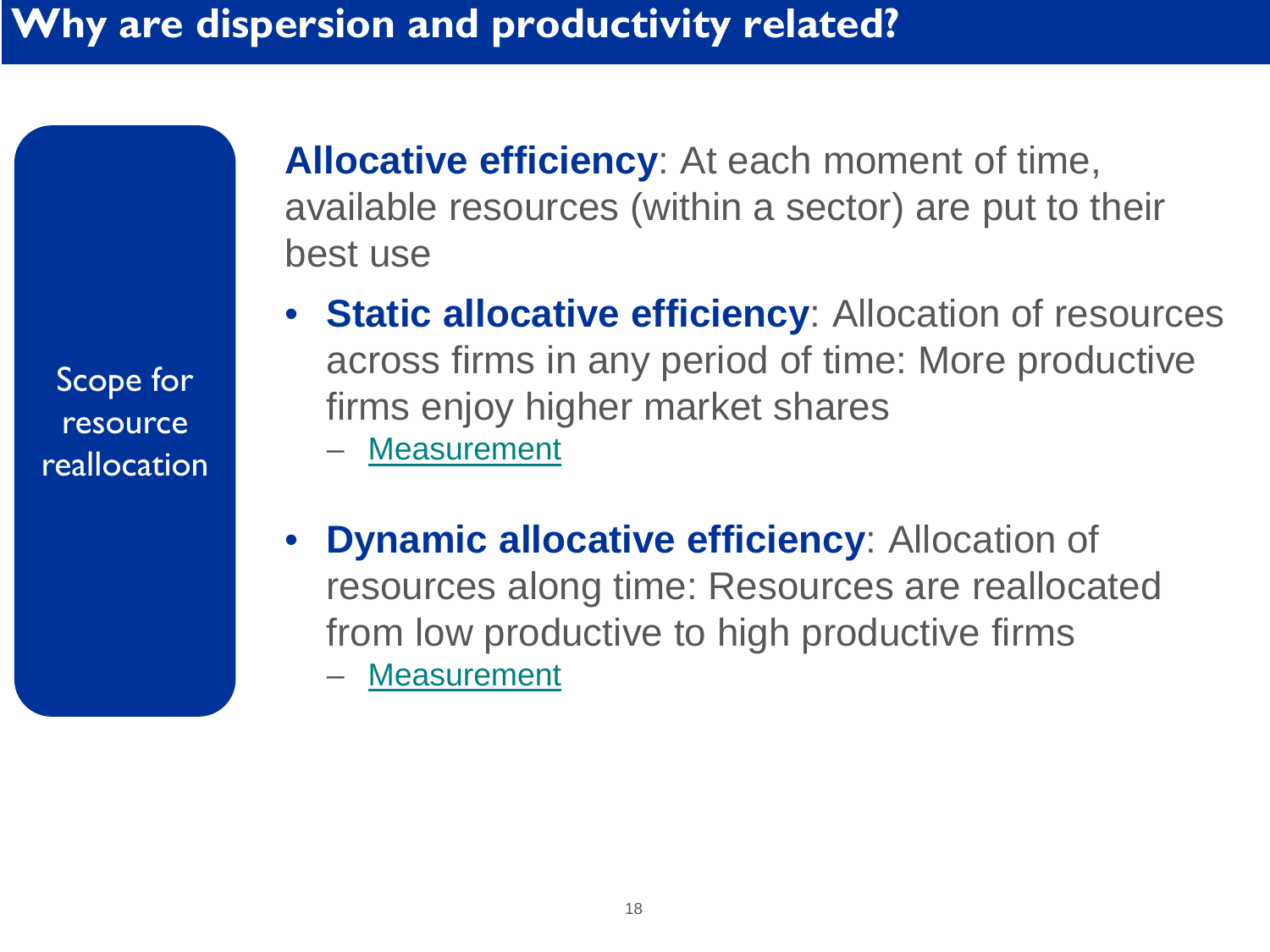#### **Static allocative efficiency**

The percentage of industry productivity explained by the covariance is small, ranges between 5-20% - although great potential



Contribution of Covariance Term to Weighted Productivity

- It is quite stable across years
- It is larger in non-tradable sectors (higher reallocation) and in Eastern countries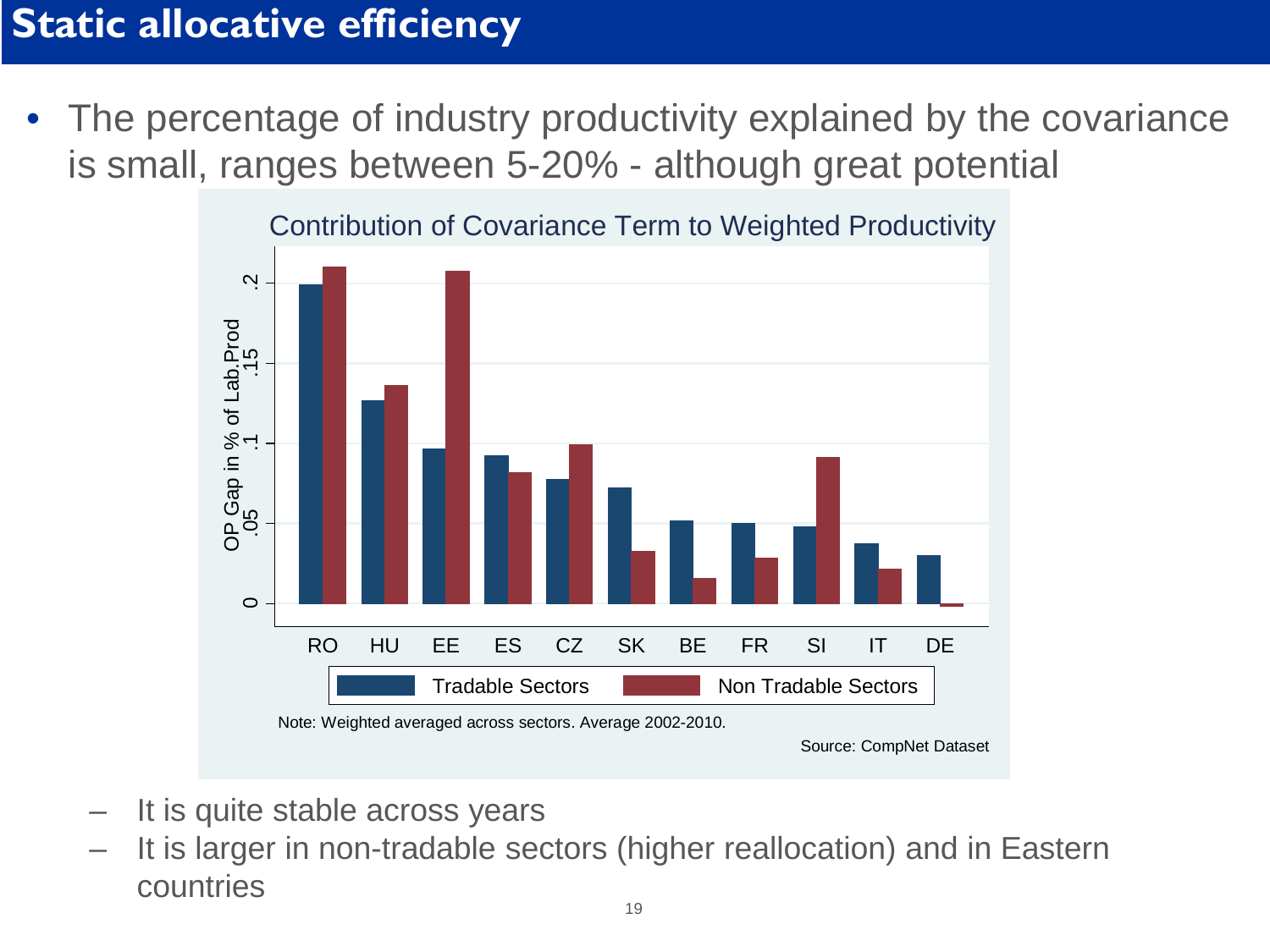### **Dynamic allocative efficiency**

• Productivity growth= within firm productivity growth + reallocation of resources from less to more productive firms in the sectors



The contribution of both terms has changed during the crisis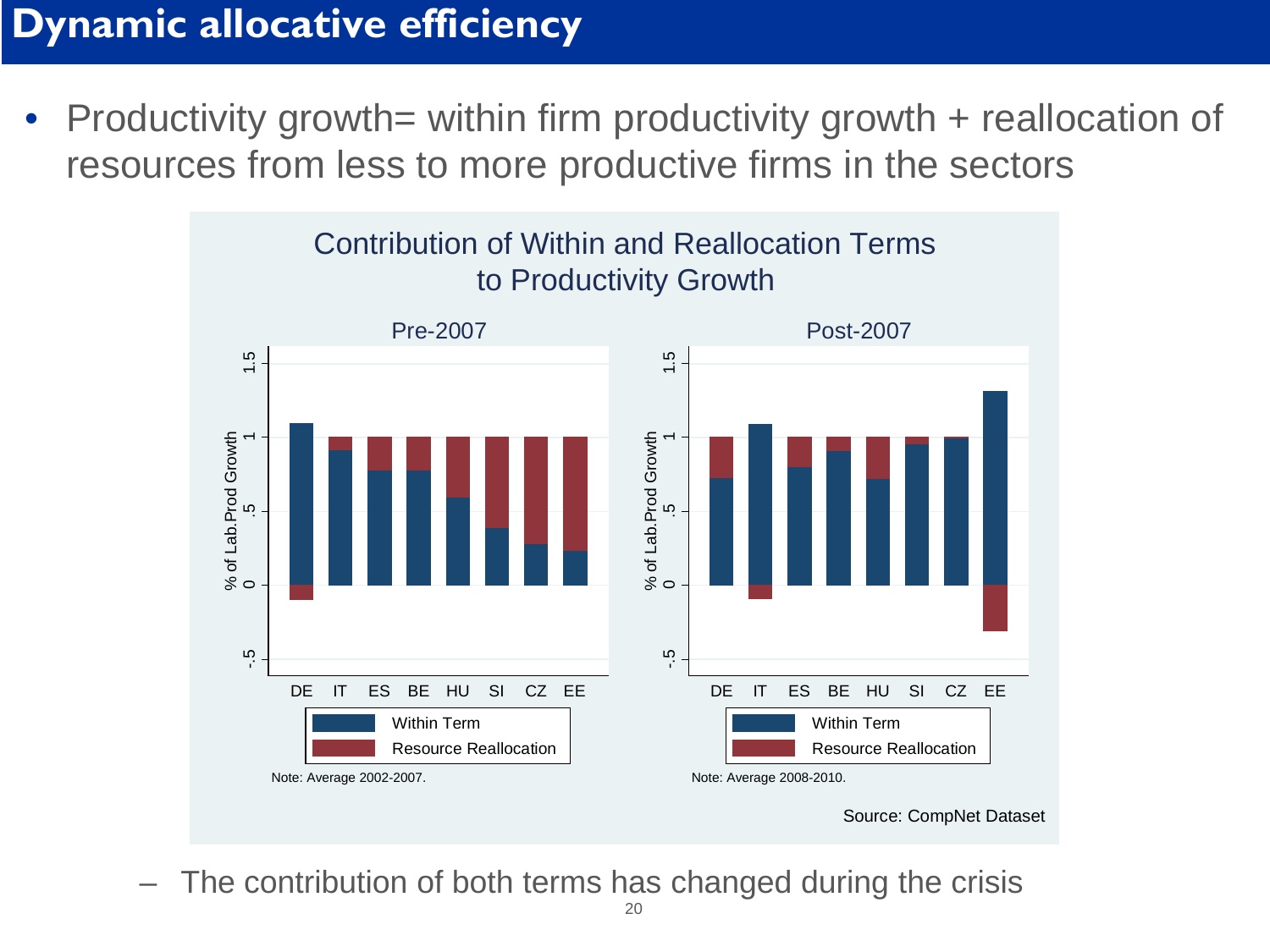- 1. Introduction
- 2. The CompNet database
- 3. Descriptive analysis of industry indicators across countries
- 4. Allocative efficiency differences across countries, sectors and time
- 5. An application of CompNet data: Explaining trade balance
- 6. Some preliminary conclusions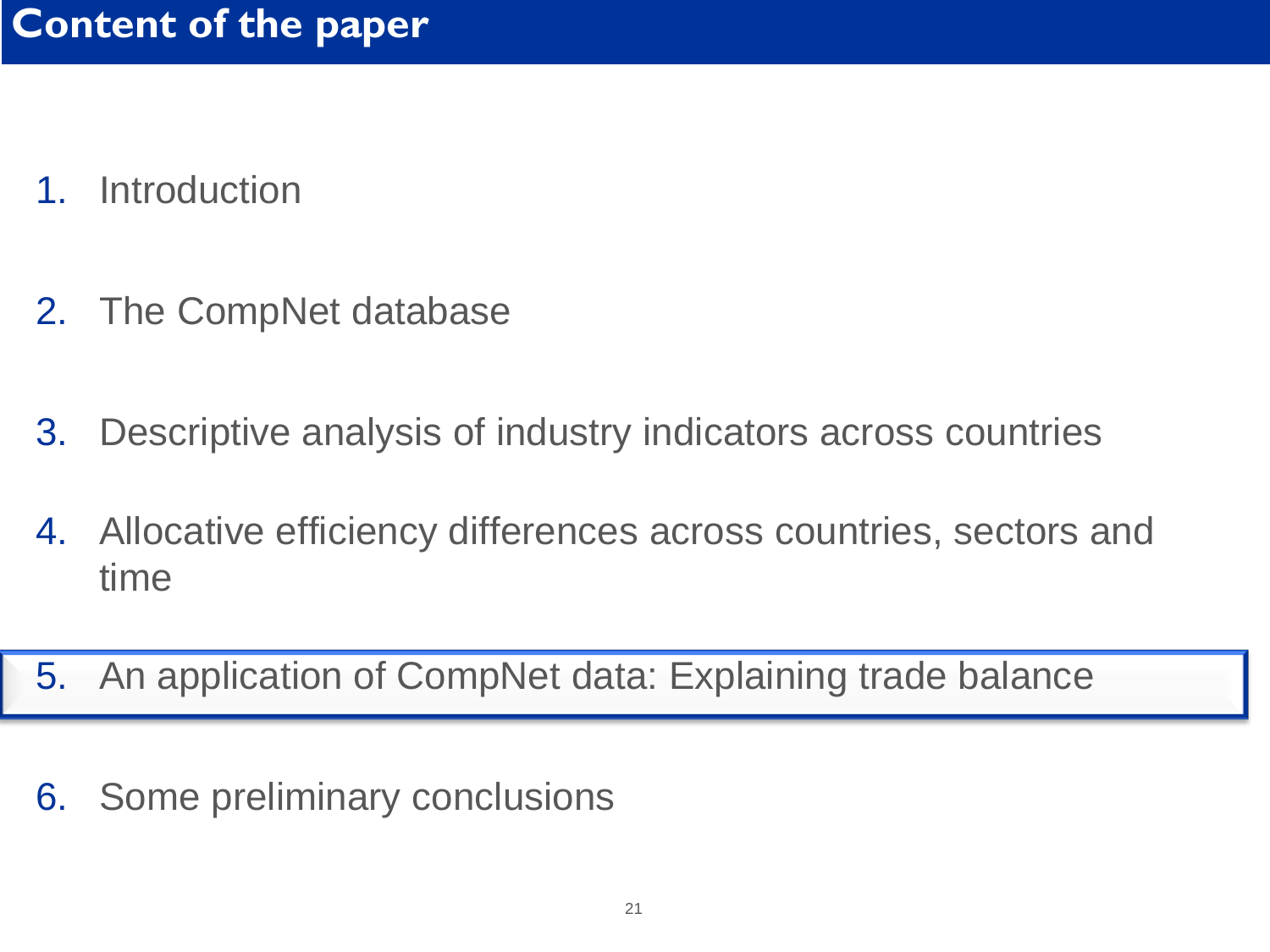### **Productivity and competitiveness**

- Explore the correlation between internationalization, and the dispersion indicators and distribution parameters of TFP
	- Better explanation of export performance than averages
	- Internationalization is measured with export value, trade balance, and Balassa index
	- Data: only manufacturing sectors from 1996 to 2011. Unbalanced panel with 2382 observations
- Findings:
	- Contemporaneous trade performances are positively correlated with TFP dispersion (lagged two years)
	- In country-sectors, where the TFP distribution is more positively skewed (fatter and longer right tail), it is more likely to observe surplus in trade balance (col.7)
	- The level of productivity at the top of distribution is positively correlated with the export performances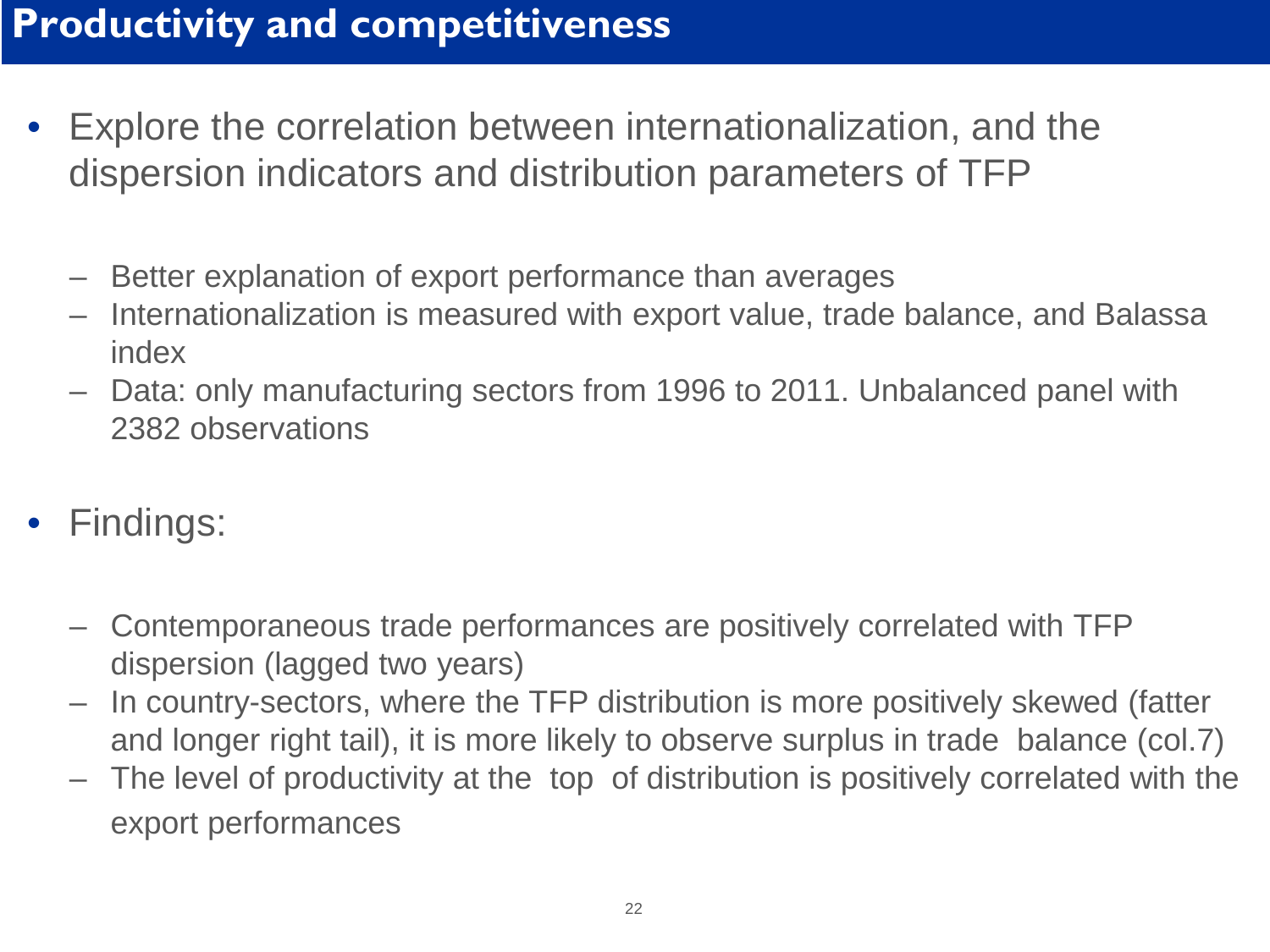#### **Table: Trade and TFP dispersion**

|                       | (1)       | (2)       | (3)       | (4)       | (5)        | (6)        | (7)        | (8)        | (9)            | (10)           | (11)           | (12)           |
|-----------------------|-----------|-----------|-----------|-----------|------------|------------|------------|------------|----------------|----------------|----------------|----------------|
|                       | Exp.      | Exp.      | Exp.      | Exp.      | TradeBal.  | TradeBal.  | TradeBal.  | TradeBal.  | <b>B.Index</b> | <b>B.Index</b> | <b>B.Index</b> | <b>B.Index</b> |
| $TFP(mean)_{t-2}$     | $.059***$ | $-166***$ | $.046**$  | $-.098*$  | $-6.3e-03$ | $-.055***$ | $-8.1e-03$ | $-9.4e-03$ | $-.11***$      | $-.51***$      | $-112***$      | $-.55***$      |
|                       | (.0178)   | (.0425)   | (.0191)   | (.0532)   | (.0066)    | (.0163)    | (.0071)    | (.0207)    | (.037)         | (.1179)        | (.0406)        | (.1417)        |
| Section 1.4.2         | .834***   | $.819***$ | $.818***$ | .829***   | $.277***$  | $.273***$  | $.27***$   | $.276***$  | $1.47***$      | $1.44***$      | $1.47***$      | $1.46***$      |
|                       | (.0272)   | (.0271)   | (.0276)   | (.0274)   | (.0099)    | (.0099)    | (.0099)    | (.01)      | (.1444)        | (.1413)        | (.1457)        | (.1422)        |
| $TFP(s.d.)_{t-2}$     |           | $.232***$ |           |           |            | $.048***$  |            |            |                | .429***        |                |                |
|                       |           | (.0414)   |           |           |            | (.0154)    |            |            |                | (.109)         |                |                |
| $TFP$ (skew) $_{t-2}$ |           |           | $.079***$ |           |            |            | $.039***$  |            |                |                | $.129***$      |                |
|                       |           |           | (.021)    |           |            |            | (.0088)    |            |                |                | (.0471)        |                |
| $TFP(iqr)_{t-2}$      |           |           |           | $.144***$ |            |            |            | $-1.3e-03$ |                |                |                | $.43***$       |
|                       |           |           |           | (.0471)   |            |            |            | (.0196)    |                |                |                | (.1228)        |
| Obs.                  | 1624      | 1619      | 1598      | 1619      | 1624       | 1619       | 1598       | 1619       | 1624           | 1619           | 1598           | 1619           |
| R2                    | .965      | .966      | .965      | .965      | .63        | .63        | .628       | .628       | .53            | .535           | .533           | .533           |

All variables are in logs and lagged of two year. Each observation is defined by the triple country sector year. Robust standard errors are in parenthesis. We include the following set of fixed effects: year, country, sector, country X year, and sector X year. Sect.V.A. is the log of value **added**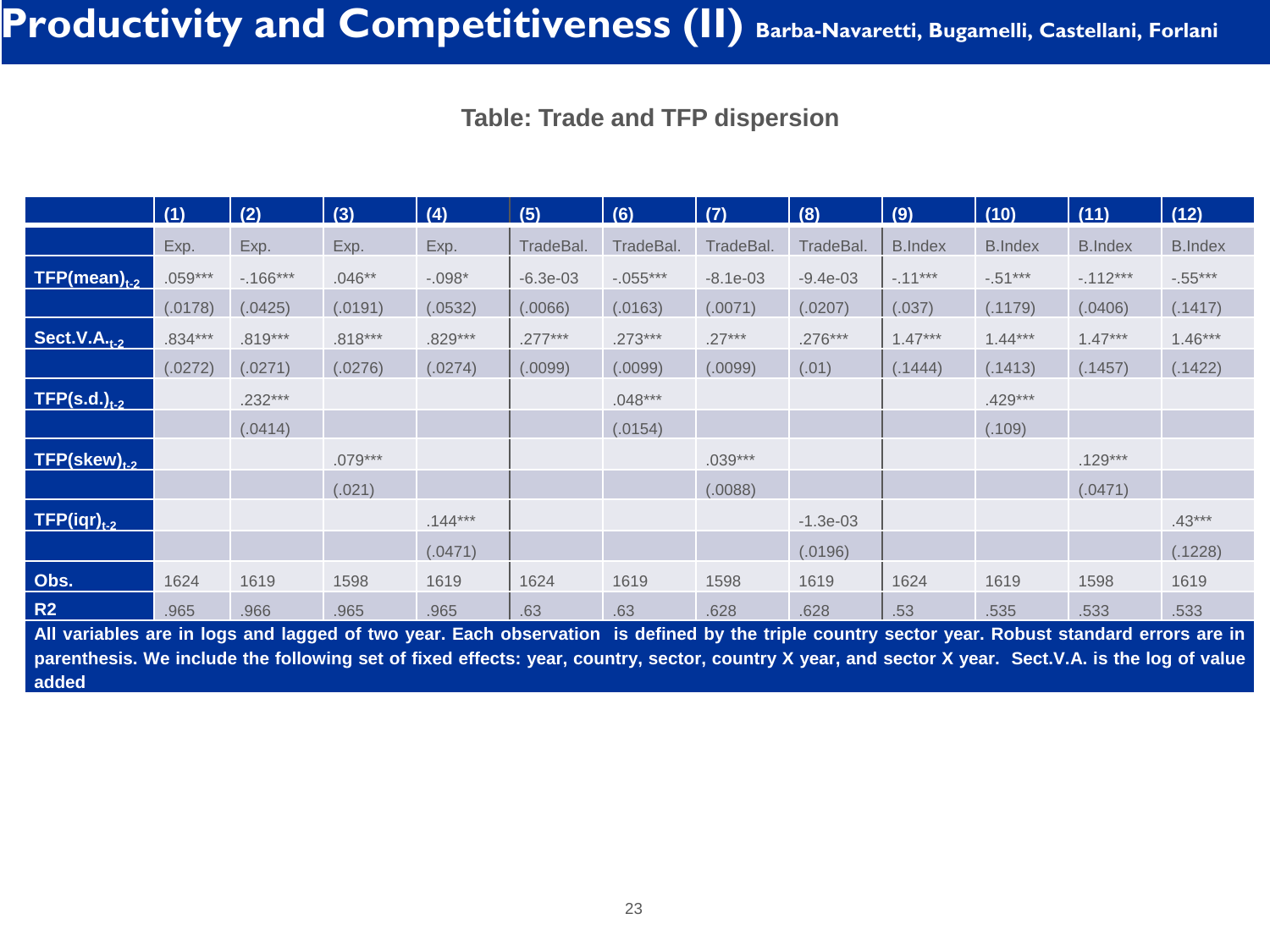# Productivity and Competitiveness (II) Barba-Navaretti, Bugamelli, Castellani, Forlani

#### **Table: Trade and TFP percentile**

|                                                                                                                  | (1)       | (2)        | (3)        | (4)       |
|------------------------------------------------------------------------------------------------------------------|-----------|------------|------------|-----------|
|                                                                                                                  | Exp.      | Exp.       | Exp.       | Exp.      |
| Sect. V.A., $_{2}$                                                                                               | $.837***$ | $.836***$  | $.834***$  | $.811***$ |
|                                                                                                                  | (.0273)   | (.027)     | (.0272)    | (.0269)   |
| $TFP(med.)_{t-2}$                                                                                                | $.039**$  | $-.683***$ | $-.345***$ | $-.061$   |
|                                                                                                                  | (.0175)   | (.1798)    | (.1036)    | (.0461)   |
| $TFP(pc25)_{t-2}$                                                                                                |           | .136       |            |           |
|                                                                                                                  |           | (.1136)    |            |           |
| $TFP(pc75)_{t-2}$                                                                                                |           | $.601***$  |            |           |
|                                                                                                                  |           | (.1125)    |            |           |
| $TFP(pc10)_{t-2}$                                                                                                |           |            | .083       |           |
|                                                                                                                  |           |            | (.0678)    |           |
| $TFP(pc90)_{1.2}$                                                                                                |           |            | $.319***$  |           |
|                                                                                                                  |           |            | (.065)     |           |
| $TFP(pc1)_{t-2}$                                                                                                 |           |            |            | $-.059*$  |
|                                                                                                                  |           |            |            | (.0344)   |
| $TFP(pc99)_{t-2}$                                                                                                |           |            |            | $.176***$ |
|                                                                                                                  |           |            |            | (.0338)   |
| Obs.                                                                                                             | 1624      | 1624       | 1624       | 1624      |
| R2                                                                                                               | .965      | .966       | .965       | .966      |
| All variables are in logs and lagged of two year. Each observation is defined by the triple country sector year. |           |            |            |           |
| Robust standard errors are in parenthesis. We include the following set of fixed effects: year, country, sector, |           |            |            |           |
| country X year, and sector X year. Sect.V.A. is the log of value added.                                          |           |            |            |           |

The countries' competitiveness in the international markets appears to depend on the TFP dispersion within sectors, as well as on the right tail of the TFP distribution.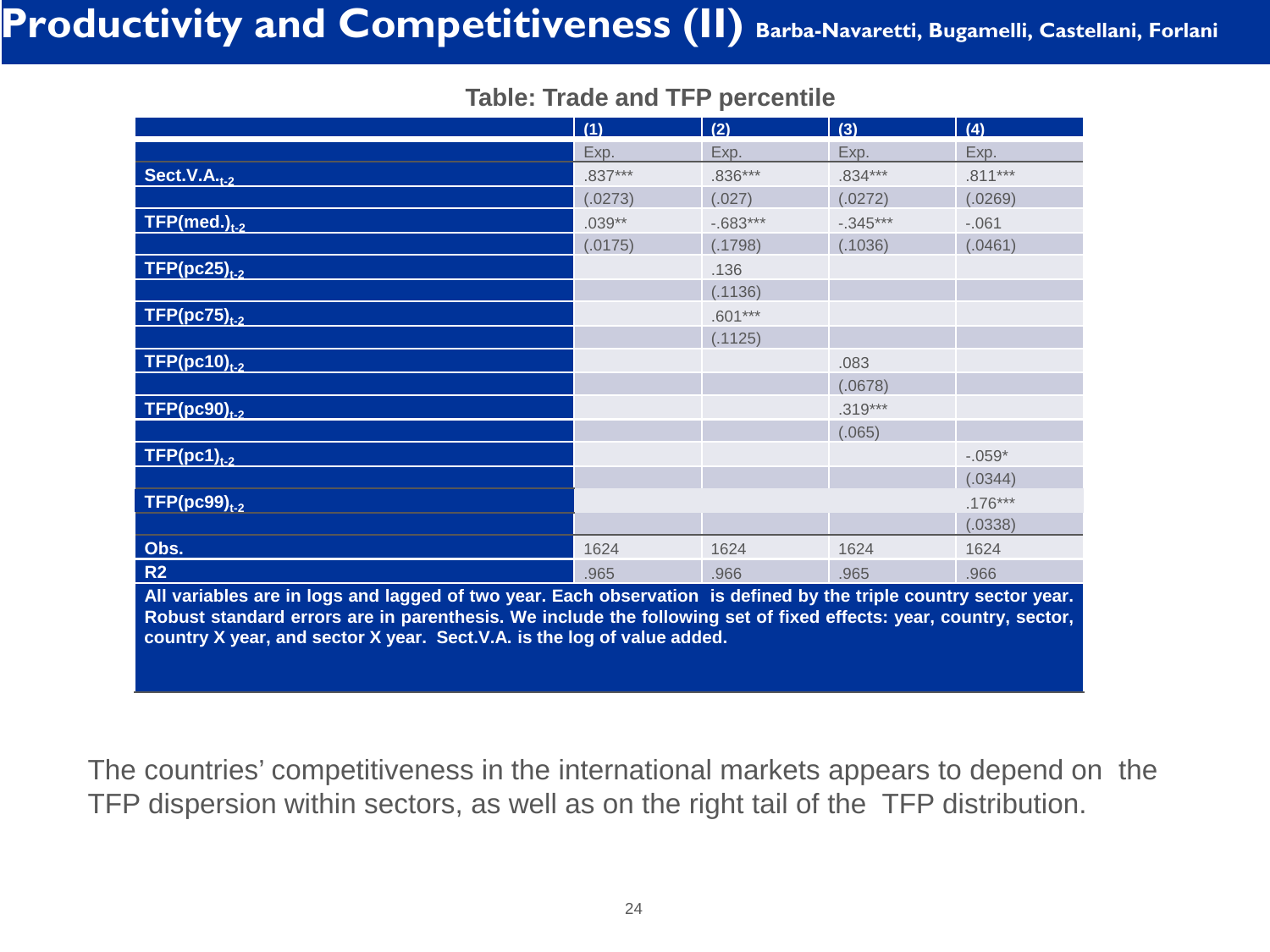- 1. Introduction
- 2. The CompNet database
- 3. Descriptive analysis of industry indicators across countries
- 4. Allocative efficiency differences across countries, sectors and time
- 5. An application of CompNet data: Explaining trade balance

6. Some preliminary conclusions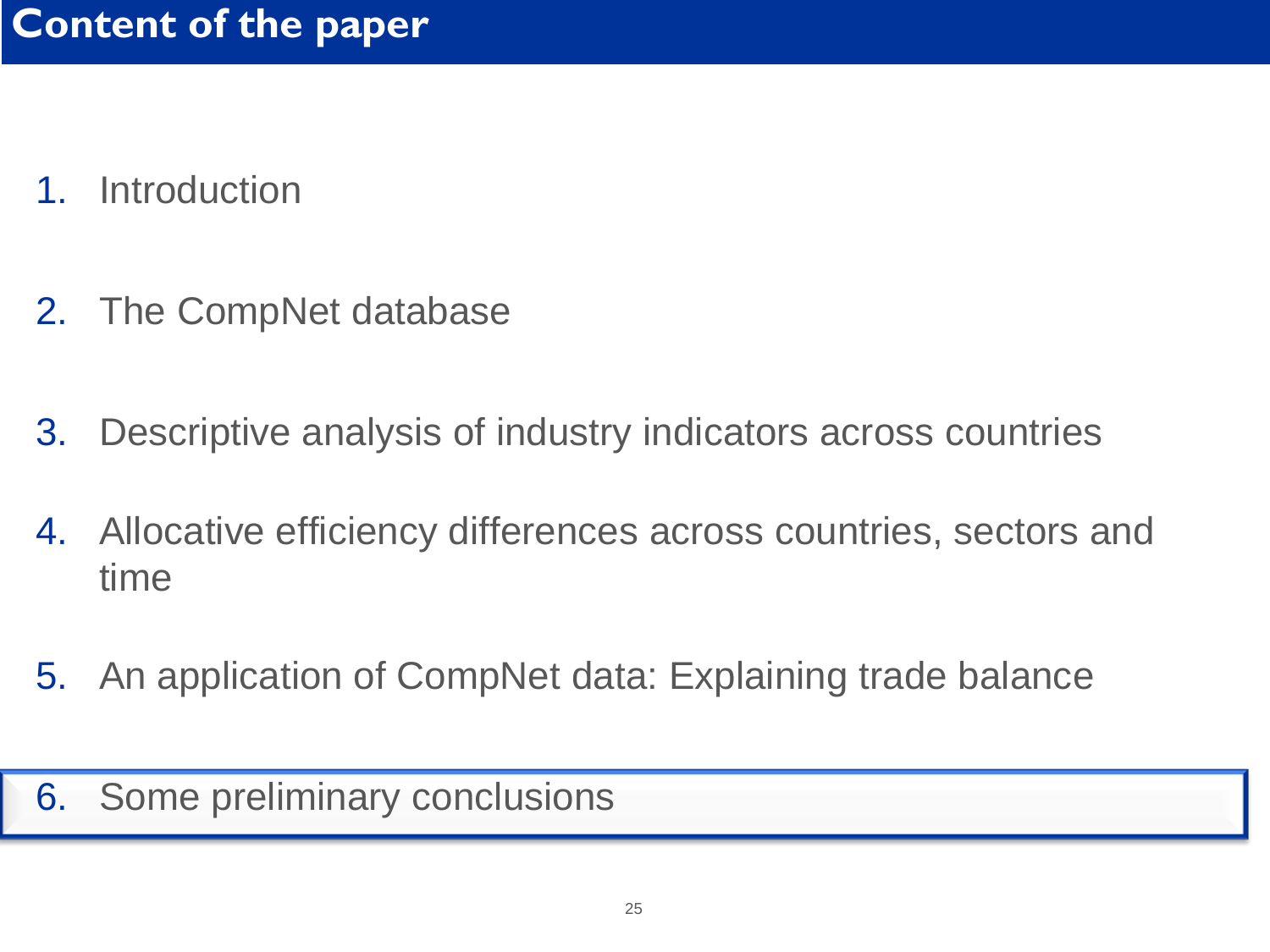- 1 The new CompNet database has enormous potential to help policy-makers and researchers to better understand competitiveness.
- 2 The database is dynamic, it will improve (outliers, dofile structure) and expand in terms of countries and variables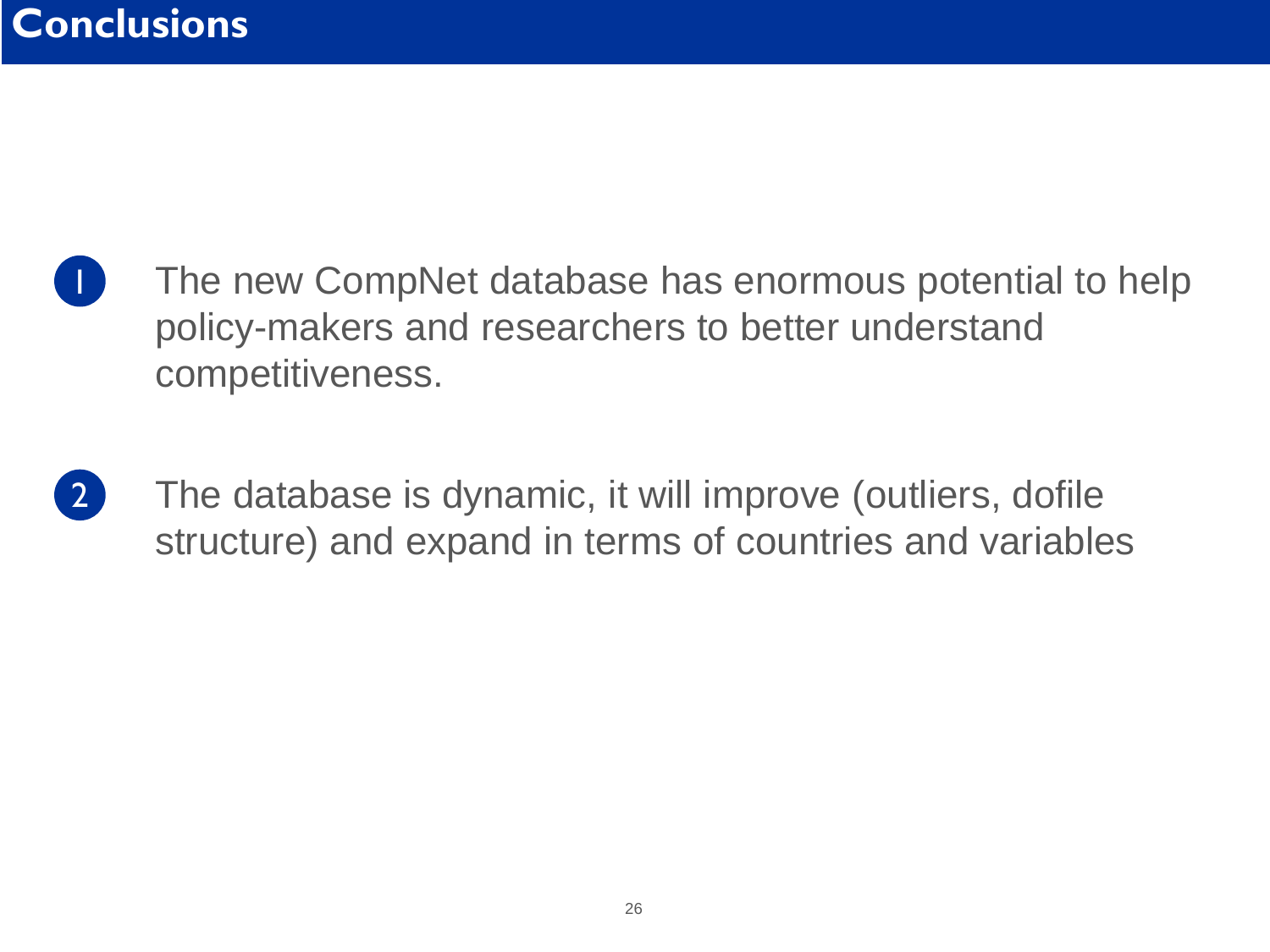# THANKS FOR YOUR ATTENTION!!!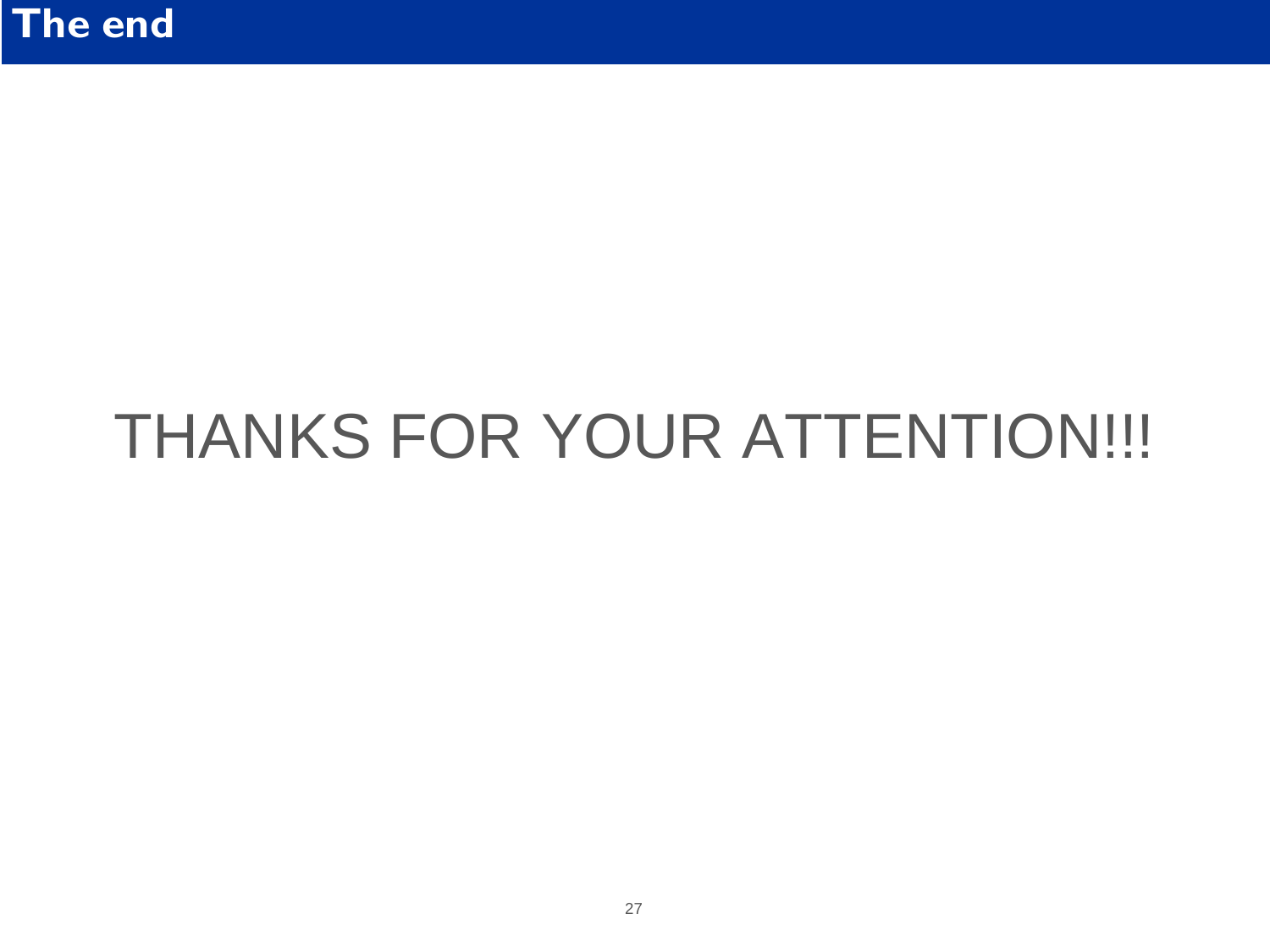• T-Test for Labour productivity differences between within and across dispersion measures

Paired t test

| Vari able              | 0bs                                          | Mean                                                       | Std. Err.                                         | Std. Dev.            |                        | [95% Conf. Interval]                         |
|------------------------|----------------------------------------------|------------------------------------------------------------|---------------------------------------------------|----------------------|------------------------|----------------------------------------------|
| $1pr-S_Sd$<br>lpr~n_sd | 4556<br>4556                                 | 14.18508<br>23.47036                                       | . 1273161<br>.1915407                             | 8.593601<br>12.92865 | 13.93548<br>23.09485   | 14.43469<br>23.84587                         |
| di ff                  | 4556                                         | $-9.285275$                                                | .091909                                           | 6.203689             | $-9.465461$            | $-9.105089$                                  |
| Ho:                    | $mean(diff) = 0$                             | $mean(diff) = mean(lprod\_across\_sd - lprod\_within\_sd)$ |                                                   |                      | degrees of freedom $=$ | $t = -1.0e+02$<br>4555                       |
|                        | Ha: mean(diff) $< 0$<br>$Pr(T < t) = 0.0000$ |                                                            | Ha: mean(diff) $!= 0$<br>$Pr( T  >  t ) = 0.0000$ |                      |                        | Ha: $mean(diff) > 0$<br>$Pr(T > t) = 1.0000$ |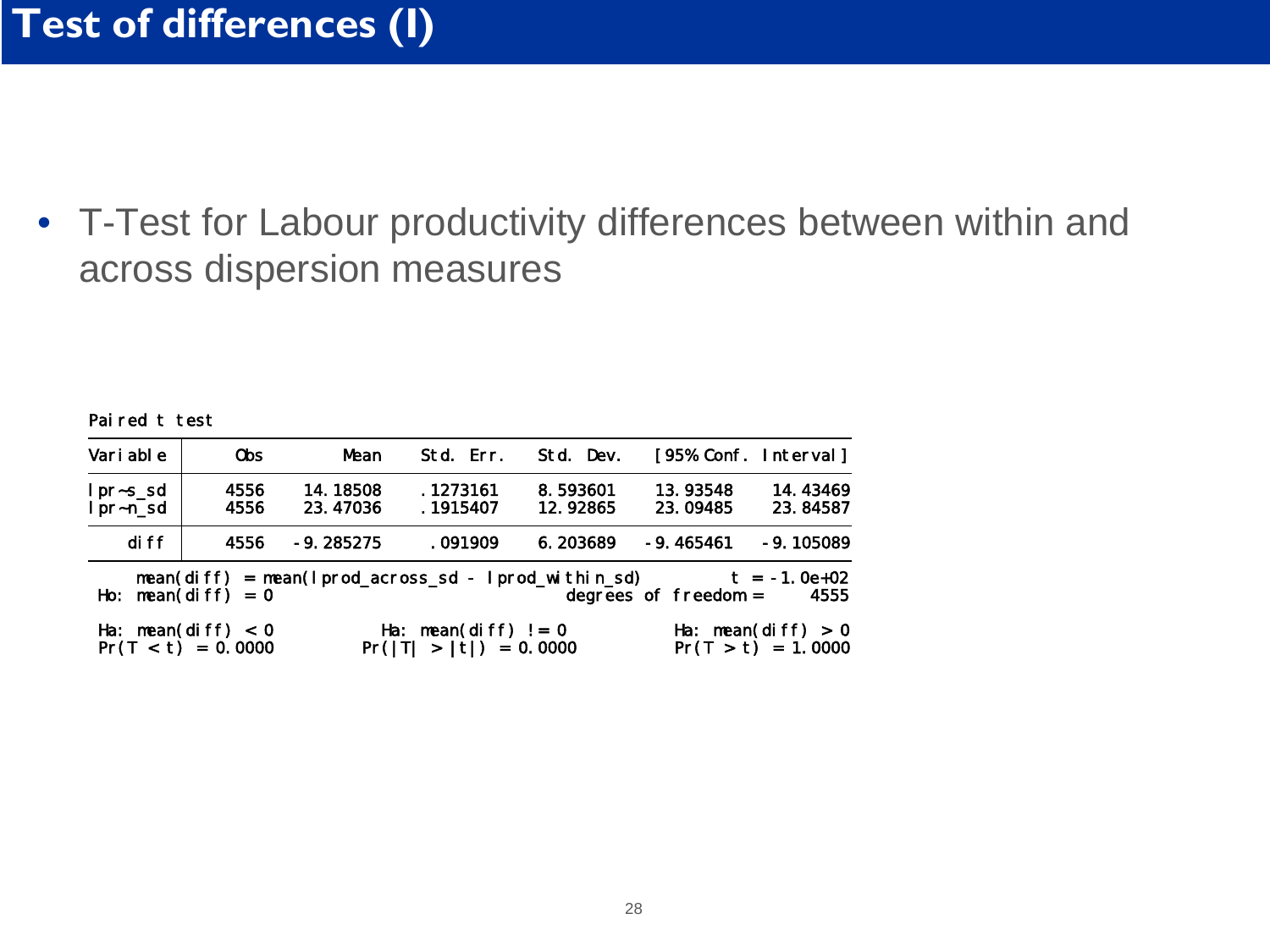Paired t test

<span id="page-28-0"></span>• T-Test for Labour Productivity differences between the mean and median of the distribution

| Vari able              | 0bs                                          | Mean                 | Std. Err.                                         | Std. Dev.          |                        | [95% Conf. Interval]                         |
|------------------------|----------------------------------------------|----------------------|---------------------------------------------------|--------------------|------------------------|----------------------------------------------|
| l~t mean<br>$lp-t_p50$ | 4219<br>4219                                 | 39.85591<br>33.69703 | .346677<br>. 3061047                              | 22.518<br>19.88267 | 39.17624<br>33.09691   | 40.53558<br>34.29716                         |
| di ff                  | 4219                                         | 6.15888              | .0515713                                          | 3.349754           | 6.057773               | 6.259987                                     |
| Ho:                    | $mean(diff) = 0$                             |                      | $mean(diff) = mean(lprod_wt_mean - lprod_wt_p50)$ |                    | degrees of freedom $=$ | $t = 119.4246$<br>4218                       |
|                        | Ha: mean(diff) $< 0$<br>$Pr(T < t) = 1.0000$ |                      | Ha: mean(diff) $!= 0$<br>$Pr( T  >  t ) = 0.0000$ |                    |                        | Ha: mean(diff) $> 0$<br>$Pr(T > t) = 0.0000$ |

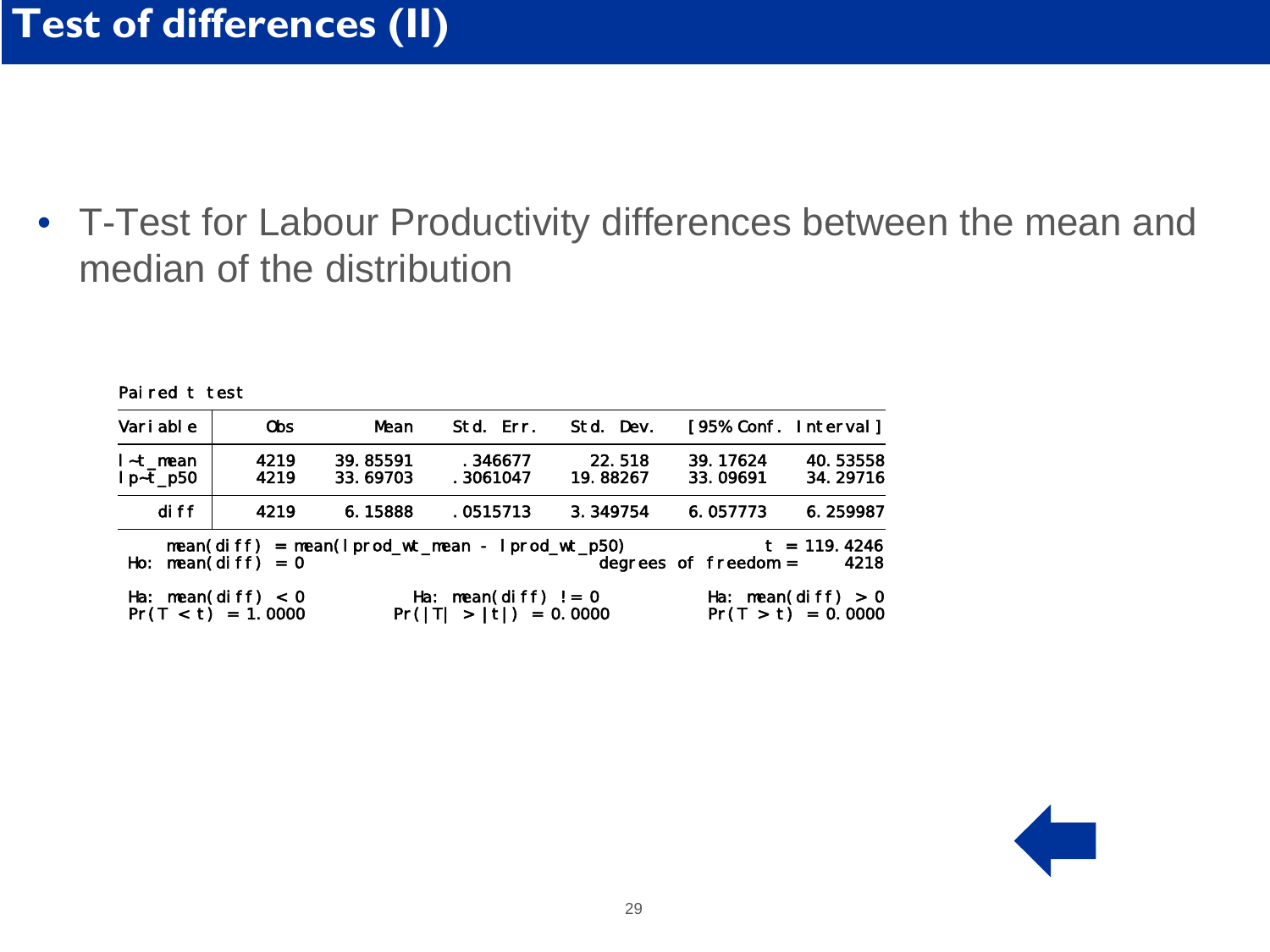# **Size dispersion (I)**

- Size distribution differences are not driven by sector specialization
	- But by country-specific effects

Median size in country/industry to European (weighted) average in industry, selected sectors

| sector                                                           | <b>BE</b> | <b>CZ</b> | <b>DE</b>                                                                                                  | EE | ES | <b>FR</b> | HU | IT | <b>RO</b> | SI | <b>SK</b> | <b>Average Size</b> |
|------------------------------------------------------------------|-----------|-----------|------------------------------------------------------------------------------------------------------------|----|----|-----------|----|----|-----------|----|-----------|---------------------|
| lManufacture of textiles                                         |           |           | $0.25$   1.34   2.09   0.30   0.20   0.42   0.51   0.57   0.15   0.26   2.49                               |    |    |           |    |    |           |    |           | 37                  |
| Manufacture of paper and paper products                          |           |           | $0.24 \, 0.88 \, 2.35 \, 0.21 \, 0.18 \, 0.29 \, 0.60 \, 0.36 \, 0.08 \, 0.12 \, 1.24$                     |    |    |           |    |    |           |    |           | 58                  |
| Manufacture of chemicals and chemical products                   |           |           | $0.37$ $0.88$ $2.23$ $0.28$ $0.17$ $0.38$ $0.37$ $0.44$ $0.12$ $0.39$ $1.38$                               |    |    |           |    |    |           |    |           | 48                  |
| Manufacture of rubber and plastic products                       |           |           | $0.31$   1.37   2.13   0.39   0.21   0.42   0.64   0.49   0.12   0.14   1.91                               |    |    |           |    |    |           |    |           | 43                  |
| Manufacture of computer, electronic and optical products         |           |           | $0.24$ 1.11 2.31 0.11 0.18 0.26 0.36 0.44 0.09 0.17 2.42                                                   |    |    |           |    |    |           |    |           | 43                  |
| Manufacture of electrical equipment                              |           |           | $0.19 \mid 0.98 \mid 2.35 \mid 0.42 \mid 0.16 \mid 0.27 \mid 0.78 \mid 0.38 \mid 0.15 \mid 0.15 \mid 2.01$ |    |    |           |    |    |           |    |           | 54                  |
| Construction of buildings                                        |           |           | $0.16$   1.34   2.25   0.20   0.16   0.24   0.70   0.57   0.16   0.18   1.98                               |    |    |           |    |    |           |    |           | 25                  |
| Accommodation                                                    |           |           | $0.16$ 1.23 2.05 0.20 0.30 0.30 2.02 0.67 0.16 0.32 1.72                                                   |    |    |           |    |    |           |    |           | 24                  |
| Food and beverage service activities                             |           |           | $0.08$ 1.06 2.27 0.27 0.19 0.25 0.34 0.58 0.12 0.13 1.43                                                   |    |    |           |    |    |           |    |           | 24                  |
| Telecommunications                                               |           |           | $0.18$ 1.05 2.18 0.14 0.14 0.36 0.93 0.47 0.10 0.12 4.80                                                   |    |    |           |    |    |           |    |           | 27                  |
| Legal and accounting activities                                  |           |           | $0.13$ 1.24 1.64 0.13 0.20 0.47 1.48 1.18 0.12 0.13 4.34                                                   |    |    |           |    |    |           |    |           | 15                  |
| Activities of head offices; management consultancy<br>activities |           |           | $0.16$   2.12   1.52   0.35   0.25   0.34   0.43   1.46   0.11   0.20   5.66                               |    |    |           |    |    |           |    |           | 9                   |
| Other professional, scientific and technical activities          |           |           | $0.22$   2.22   1.48   0.25   0.27   0.46   0.54   1.41   0.21   0.23   3.48                               |    |    |           |    |    |           |    |           | 9                   |

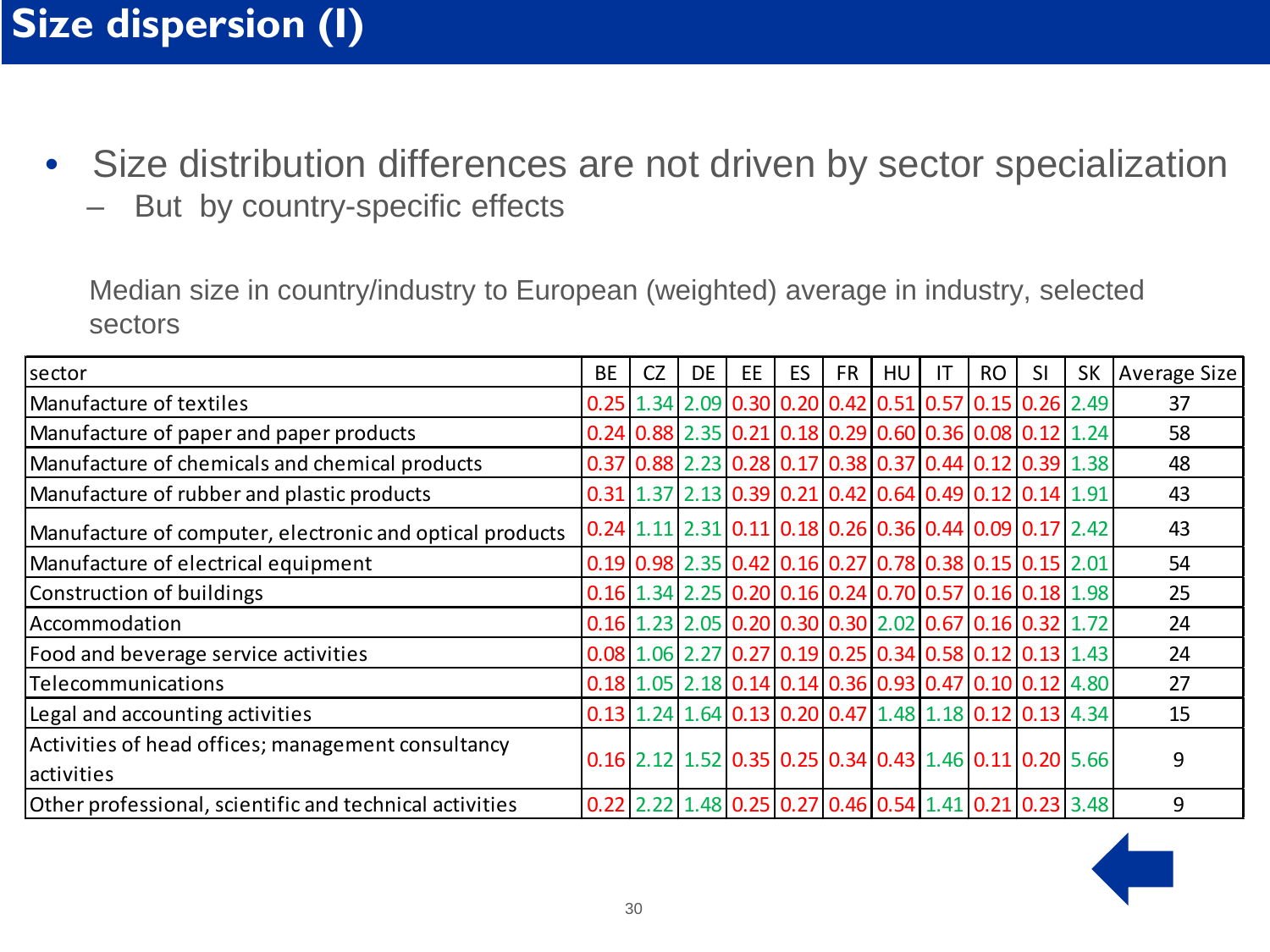• Assume the following Cobb-Douglas production function (in logs)  $y_{it} = \beta_0 + \beta_k k_{it} + \beta_l l_{it} + \beta_M m_{it} + \omega_{it} + u_{it}$ (1)

Where *k*, *l* and *m* are the inputs;  $\omega_{it}$  is an unobserved (for the econometrician) firm-level time-variant productivity level and  $u_{it}$  is an i.i.d. error term representing unexpected (by the firm) shocks

- Equation (1) will be inconsistently estimated by OLS if
	- Firm-level productivity, observed by the firm, affects its choice of inputs
	- This is called the simultaneity bias (Marschak and Andrews 1944 and Griliches and Mairesse 1995)
	- Much of the literature on production function estimation of the last 60 years has been devoted to solve this problem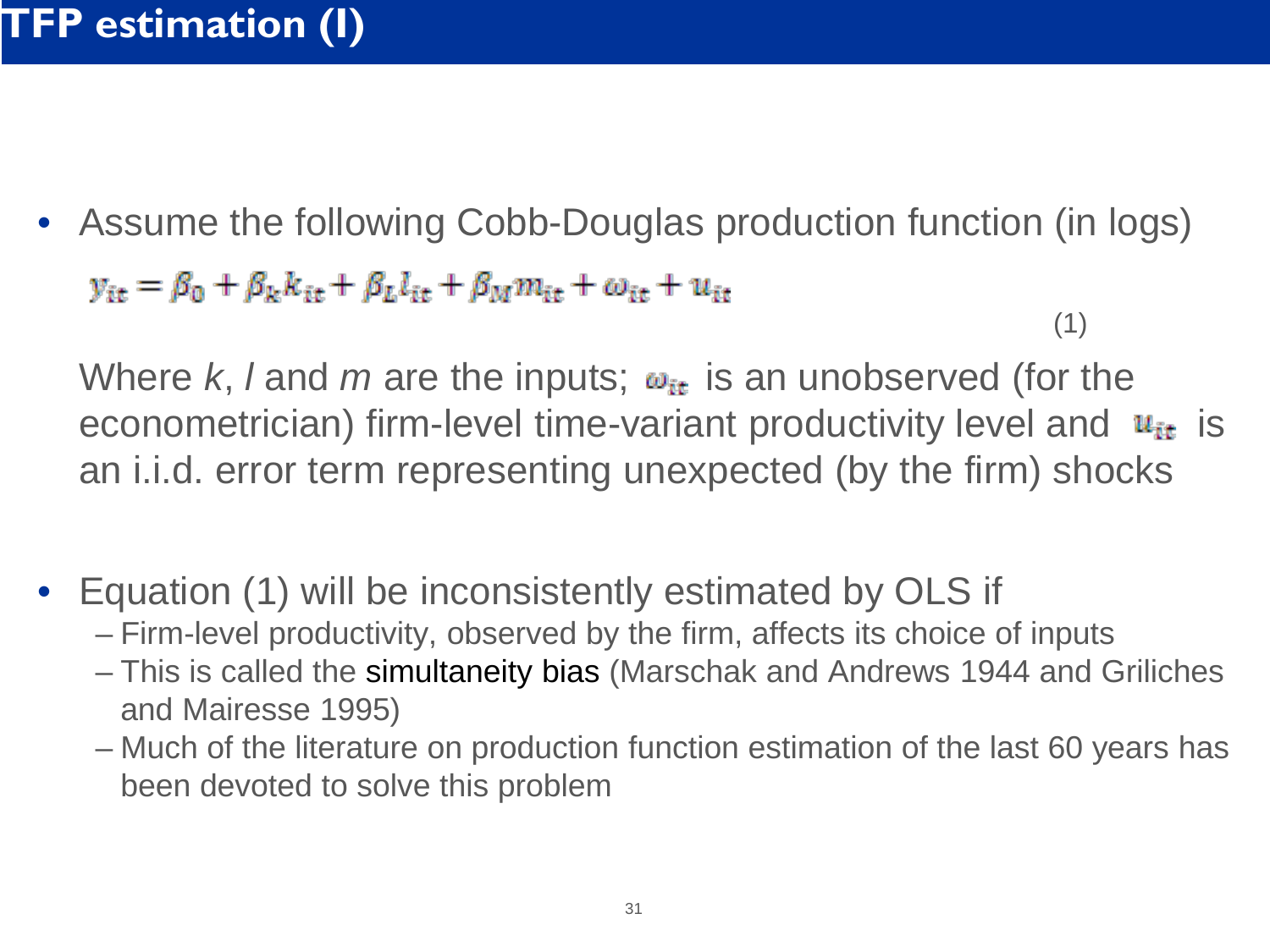# • Solutions

- Instrumental variables: find instruments correlated to inputs but not to unobserved productivity; or lagged values of inputs (GMM)
- Fixed-effect estimation: only when you think that unobserved productivity is constant over time
- Semi-parametric estimators or control function approach :
	- Most promising
	- Use observed input demand to instrument for unobserved productivity □ Olley and Pakes (1996) propose a two-step estimation procedure using investment as a proxy to invert out the unobserved productivity shock ωt Given that investment can be zero and it is quite lumpy, Levinsohn and Petrin (2003) suggest to use instead demand for intermediate inputs Wooldridge (2009) implements LP in a GMM framework, obtaining more efficient estimators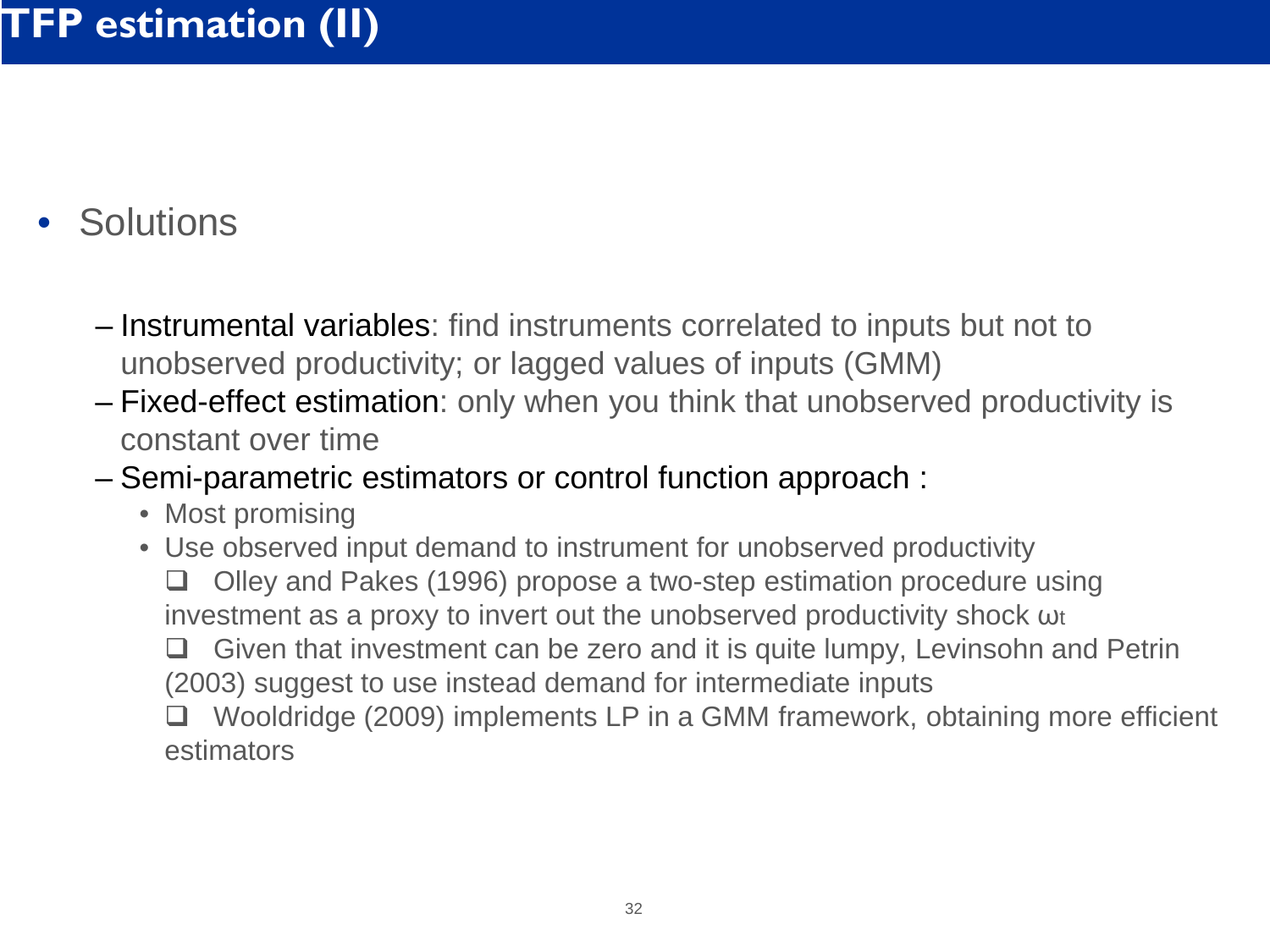<span id="page-32-0"></span>• Labour productivity distribution, 20+ samples



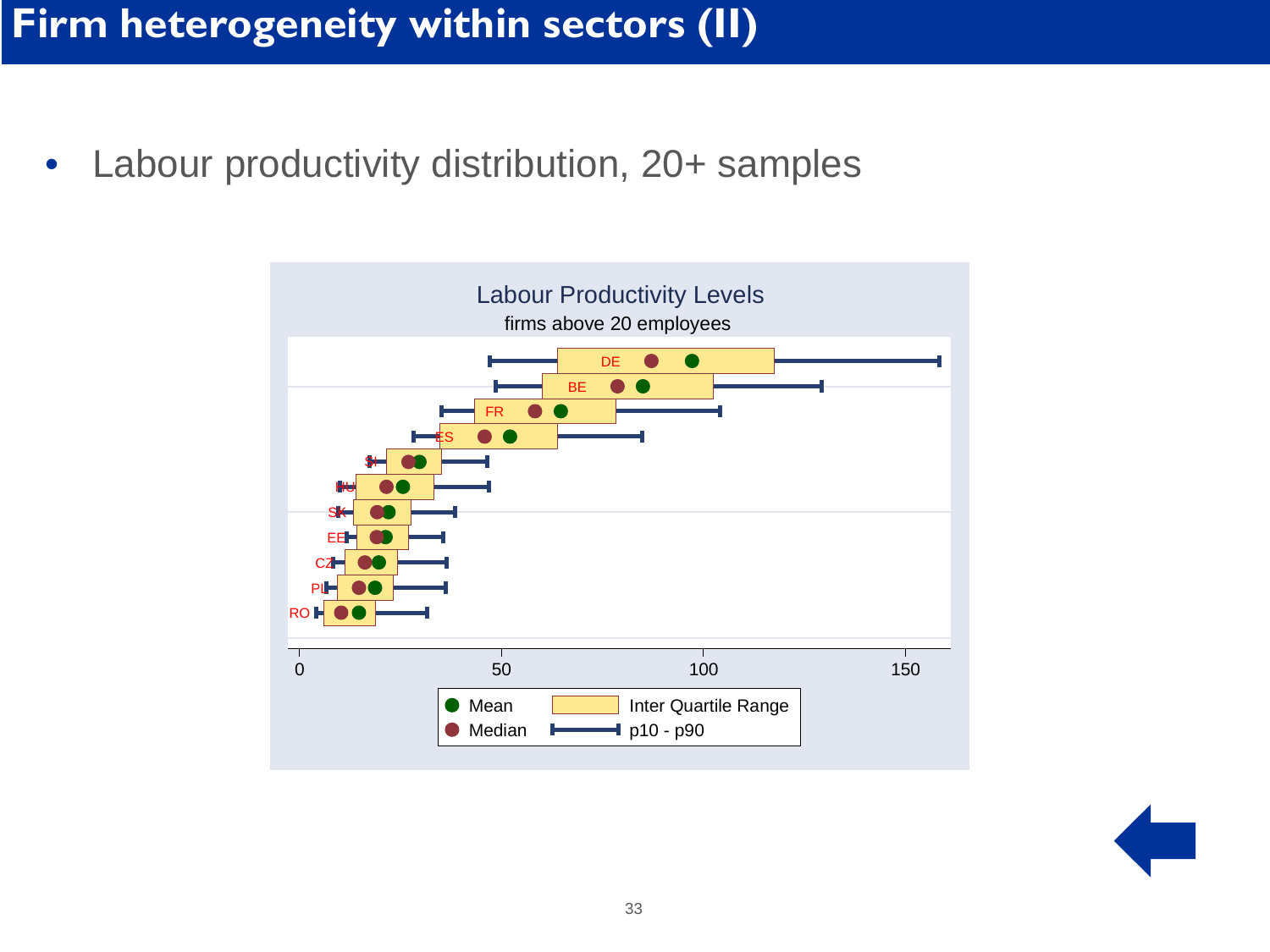<span id="page-33-0"></span>• TFP growth rate, 20+ samples

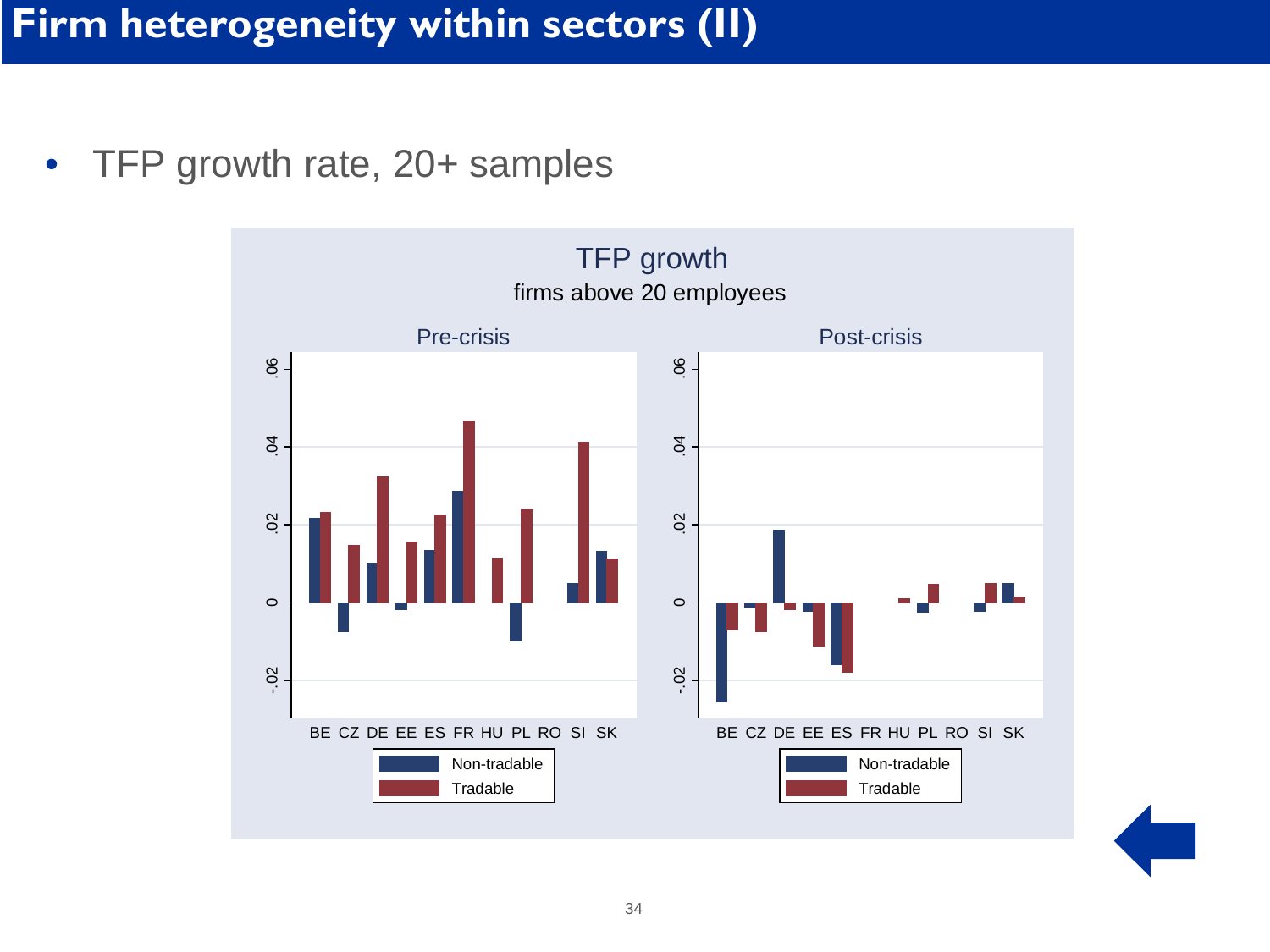<span id="page-34-0"></span>• According to Olley an Pakes (1996), sector productivity level could be decomposed as follows:



• The covariance could be interpreted as the improvement in the sector productivity due to resource reallocation, as compared to the one resulting from a random reallocation of resources

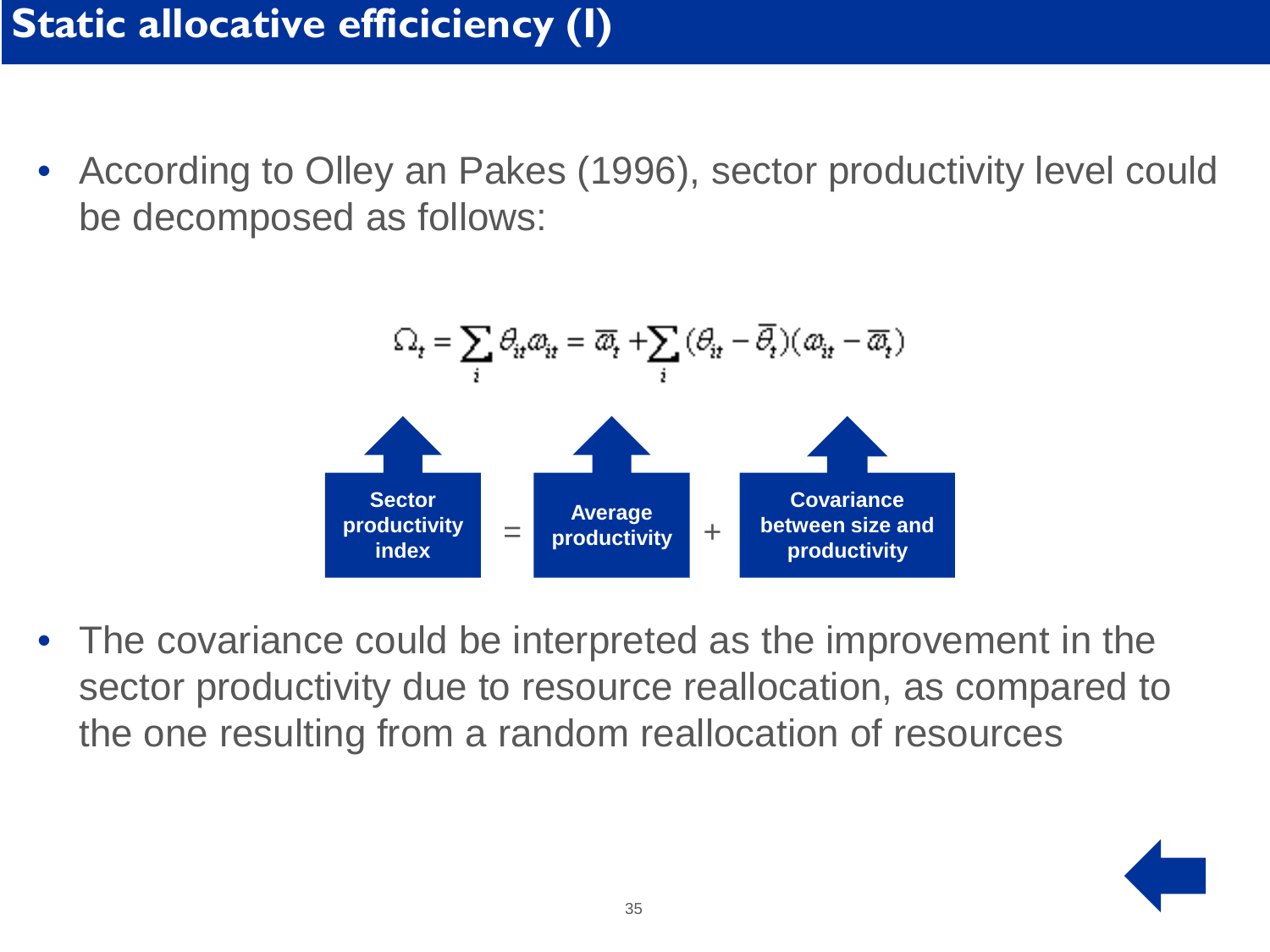# <span id="page-35-0"></span>**Dynamic allocative efficiciency (I)**

• From an accounting point of view, labour productivity growth at the sector level could be decomposed (a la Foster et al.) as follows:



- The between term is measuring the change in market share of firms with a higher/lower productivity than the average in sector
	- The larger the term, the higher (lower) the market share gain (loss) of firms with a higher (lower) than average productivity
	- This is a necessary, although not sufficient condition for "good" resource reallocation within the sector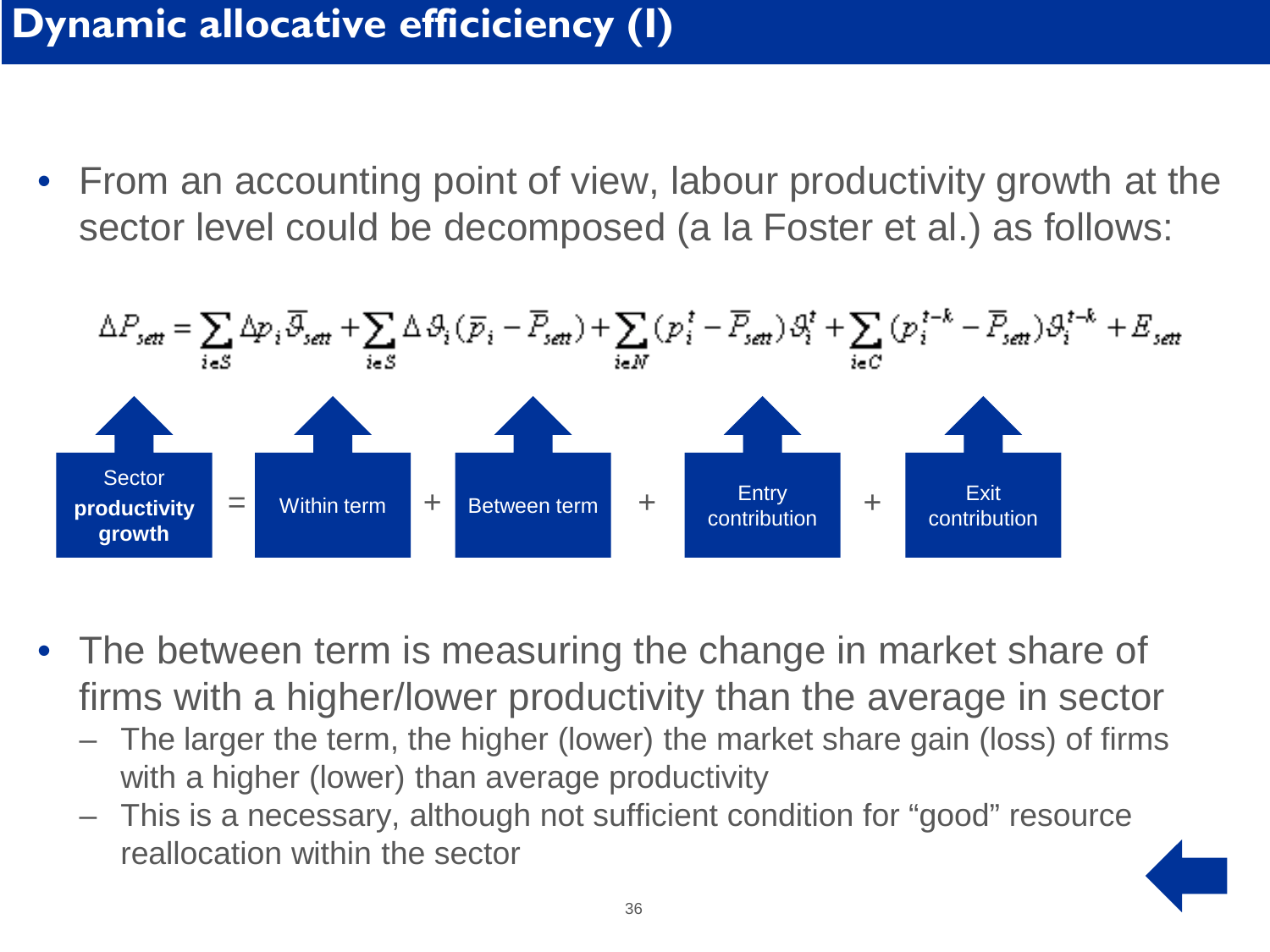Industry productivity level is the sum of the unweighted productivity and the covariance between size and productivity



Note: Average Labour Productivity OP Gap between 2002-2004, 2005-2007 and 2008-2010.

Source: CompNet Dataset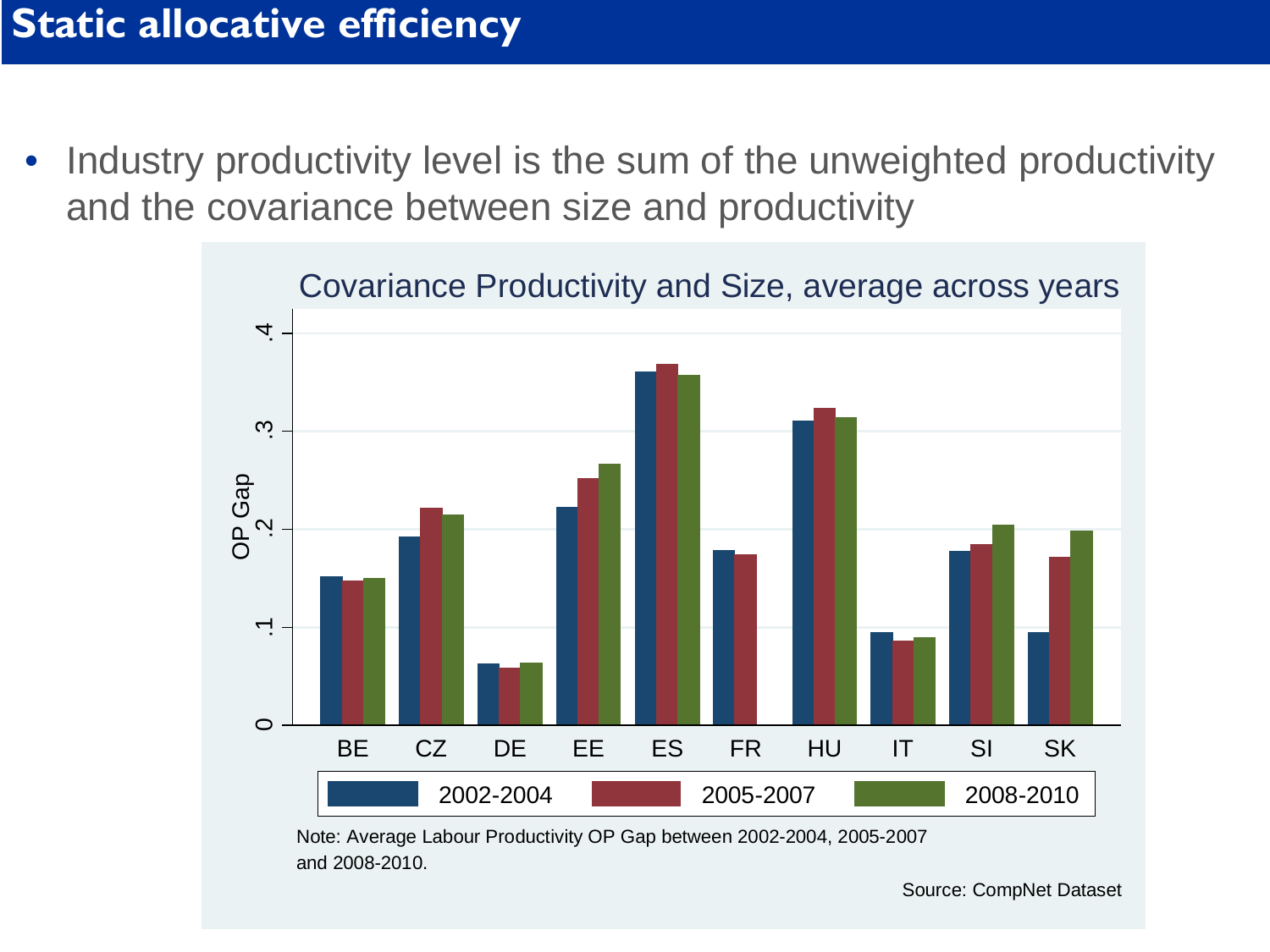